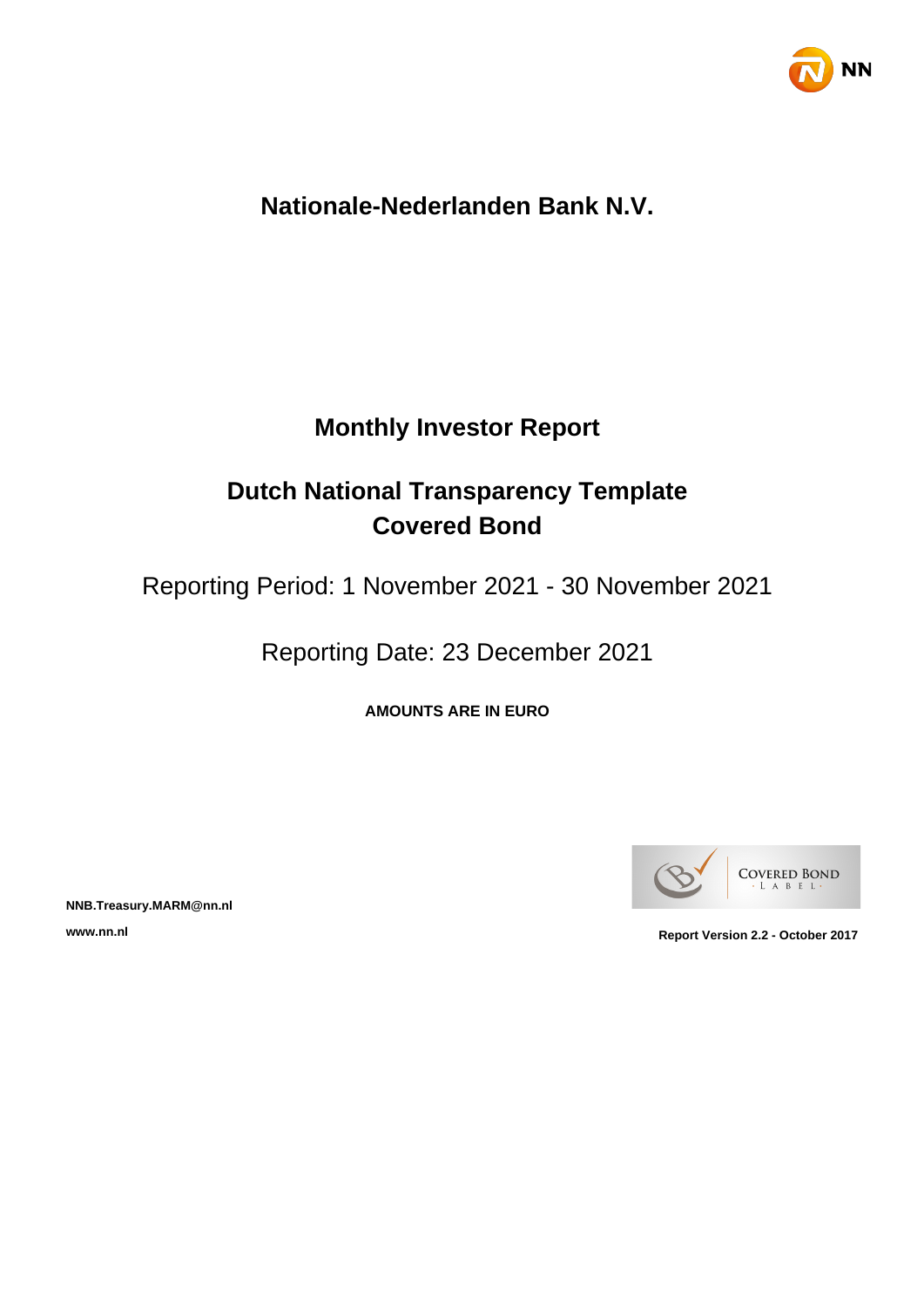### **Table of Contents**

|                                                   | Page           |
|---------------------------------------------------|----------------|
| <b>Covered Bonds</b>                              | 3              |
| Asset Cover Test                                  | $\overline{4}$ |
| <b>Counterparty Credit Ratings &amp; Triggers</b> | 5              |
| Ledgers & Investments                             | 6              |
| Regulatory Information                            | $7^{\circ}$    |
| Stratifications                                   | 8              |
| Glossary                                          | 26             |
| <b>Contact Information</b>                        | 28             |
|                                                   |                |

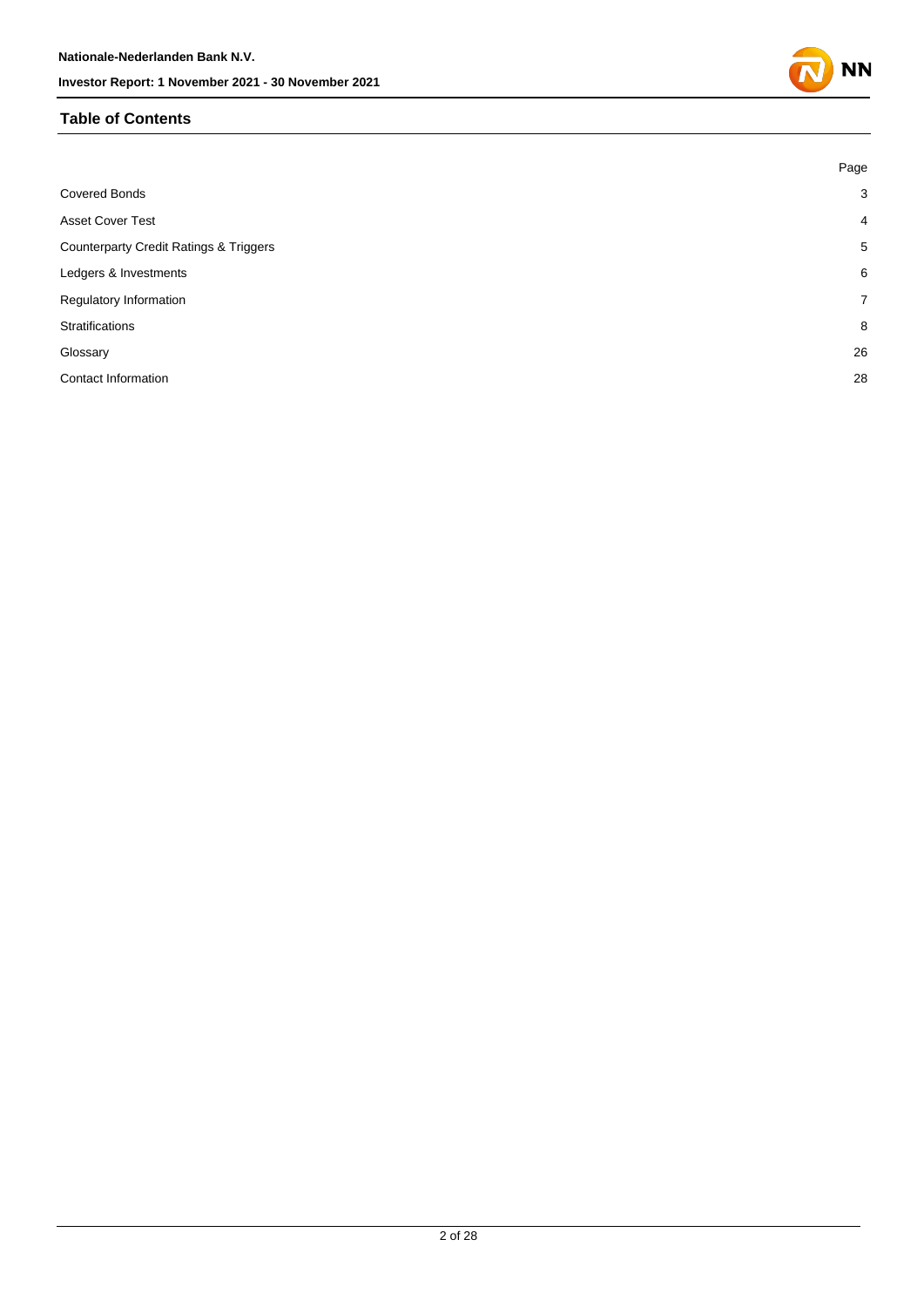

### **Covered Bonds**

| Series                | <b>ISIN</b>  | Currency   | <b>Initial Principal</b><br>Balance* | Outstanding<br>Amount* | Coupon  | Issuance<br>Date | <b>Maturity</b><br>Date | <b>IRS Counterparty</b> | Redemption<br>Type | LCR HQLA<br>Category |
|-----------------------|--------------|------------|--------------------------------------|------------------------|---------|------------------|-------------------------|-------------------------|--------------------|----------------------|
| <b>SB CB Series 1</b> | NL0015436072 | <b>EUR</b> | 500,000,000                          | 500,000,000            | 0.0100% | 08/07/20         | 08/07/30                |                         | <b>Bullet</b>      |                      |
| <b>SB CB Series 2</b> | NL0015614611 | <b>EUR</b> | 500.000.000                          | 500.000.000            | 0.0500% | 24/09/20         | 24/09/35                |                         | <b>Bullet</b>      |                      |
| <b>SB CB Series 3</b> | NL00150002A1 | <b>EUR</b> | 250,000,000                          | 250.000.000            | 0.0500% | 12/11/20         | 12/11/40                |                         | <b>Bullet</b>      |                      |
| <b>SB CB Series 4</b> | NL00150008B6 | <b>EUR</b> | 500,000,000                          | 500,000,000            | 0.3750% | 04/03/21         | 04/03/41                |                         | <b>Bullet</b>      |                      |

\* Amounts to be reported in the relevant currency, and also the euro-equivalent amounts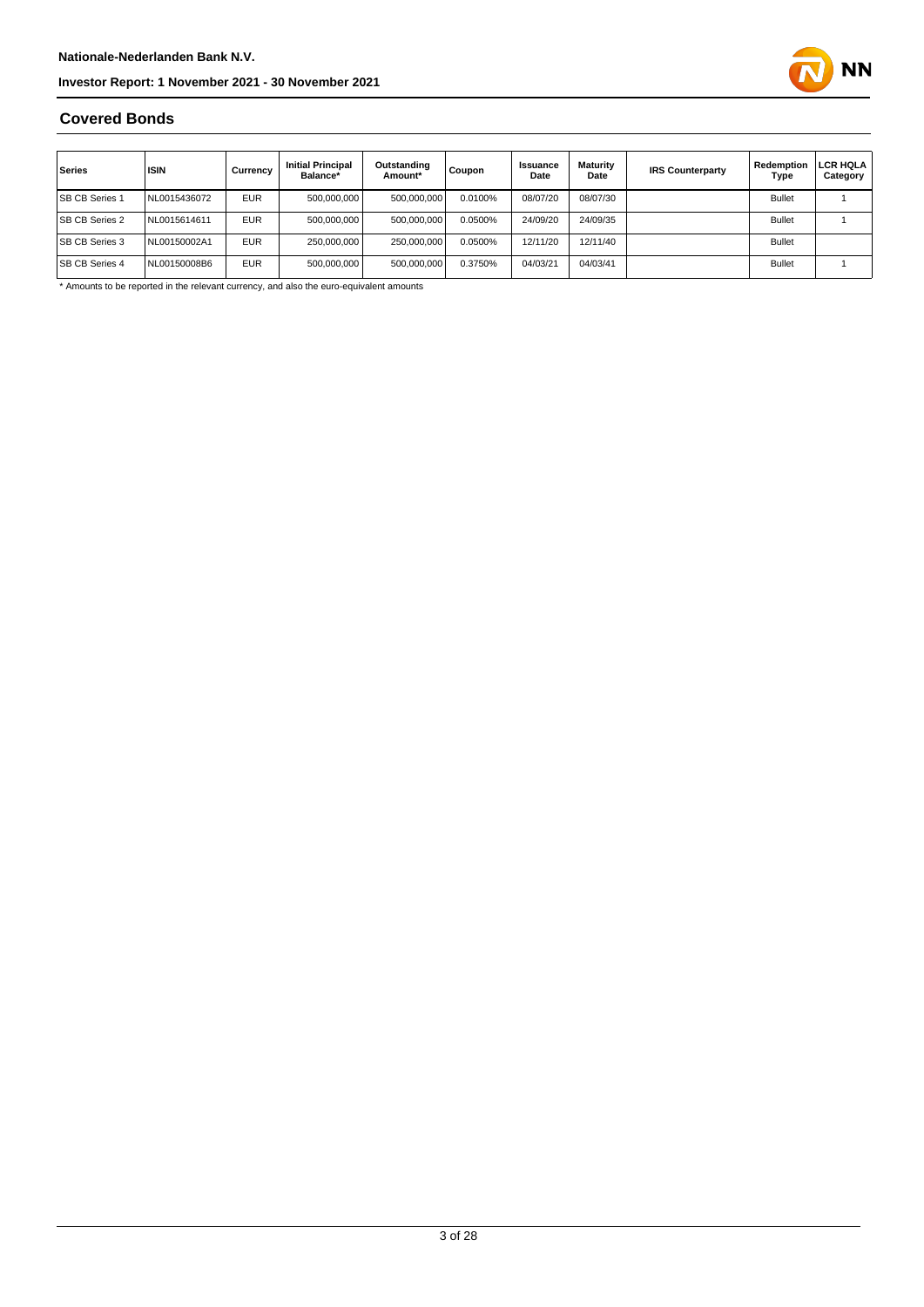#### **Asset Cover Test**

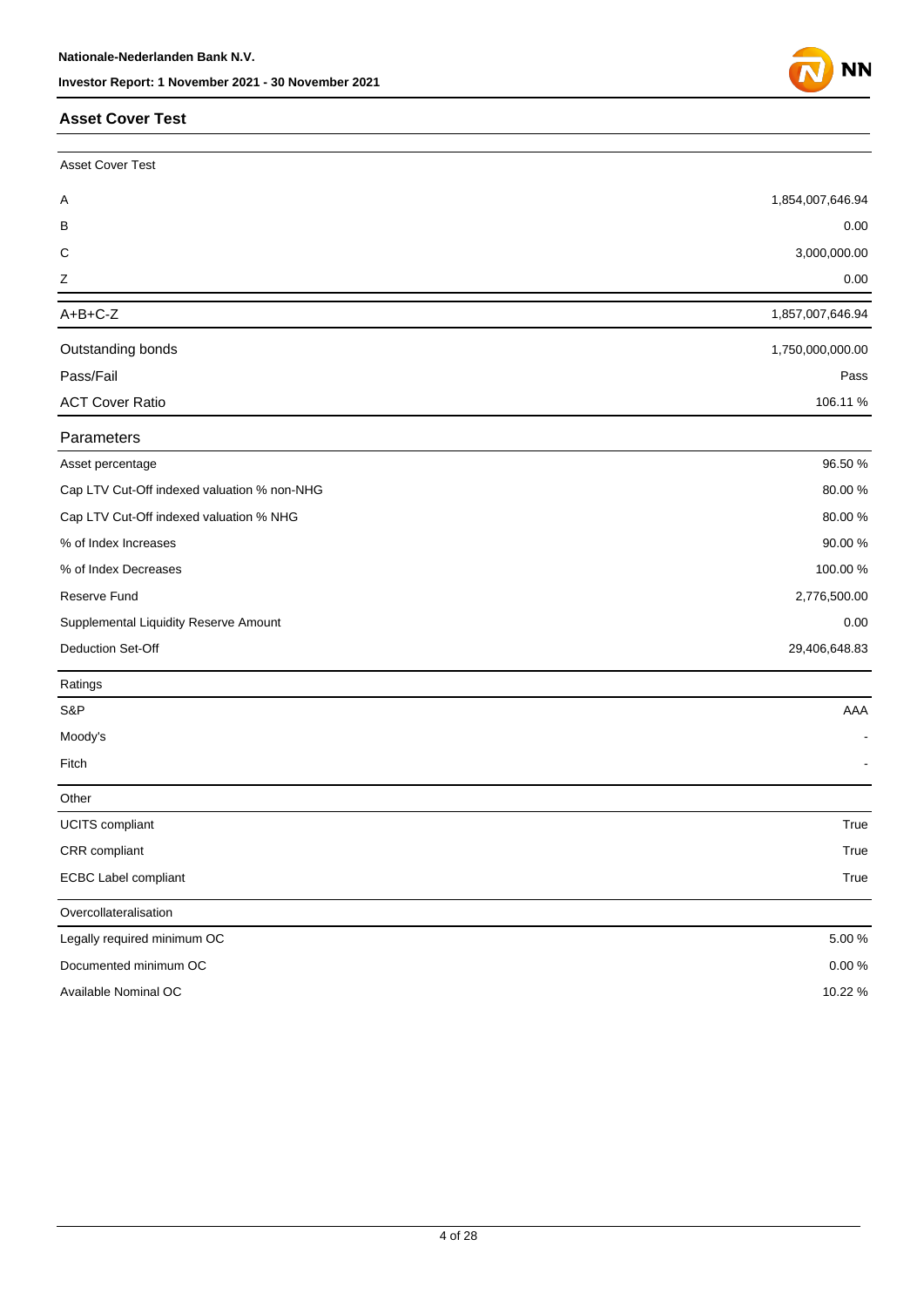

### **Counterparty Credit Ratings & Triggers**

|                                                   |                                    | S&P (ST/LT)       |                   |                   | Moody's (ST/LT)   |                   | Fitch (ST/LT)     |                   | <b>DBRS (ST/LT)</b> |                                                                                                                                                     |  |
|---------------------------------------------------|------------------------------------|-------------------|-------------------|-------------------|-------------------|-------------------|-------------------|-------------------|---------------------|-----------------------------------------------------------------------------------------------------------------------------------------------------|--|
| Role                                              | Party                              | Rating<br>trigger | Current<br>rating | Rating<br>trigger | Current<br>rating | Rating<br>trigger | Current<br>rating | Rating<br>trigger | Current<br>rating   | Consequence if breached*                                                                                                                            |  |
| <b>CBC Account Bank</b>                           | N.V. Bank Nederlandse<br>Gemeenten | / BBB             | / AAA             |                   |                   |                   |                   |                   |                     | Another party (with sufficient<br>ratings) has to fulfill the CBC<br>Account Bank role or guarantee<br>the relevant CBC Account Bank<br>obligations |  |
| Issuer                                            | Nationale-Nederlanden<br>Bank N.V. | $\sqrt{A}$        | $/A -$            |                   |                   |                   |                   |                   |                     | Reserve Account Trigger,<br>minimal required amount needs<br>to be posted on reserve fund<br>account                                                |  |
| Issuer                                            | Nationale-Nederlanden<br>Bank N.V. | $A-2$ / BBB       | $A-1/A-$          |                   |                   |                   |                   |                   |                     | Set off retail savings at issuer<br>account above deposit<br>guarantee scheme                                                                       |  |
| Seller Collection Account   ING Bank N.V.<br>Bank |                                    | / BBB             | $/A+$             |                   |                   |                   |                   |                   |                     | Open escrow account in the<br>name of CBC and credit<br>expected cashflow amount on<br>next Calculation Date                                        |  |

\* Event is triggered if credit rating is below the rating as mentioned in the table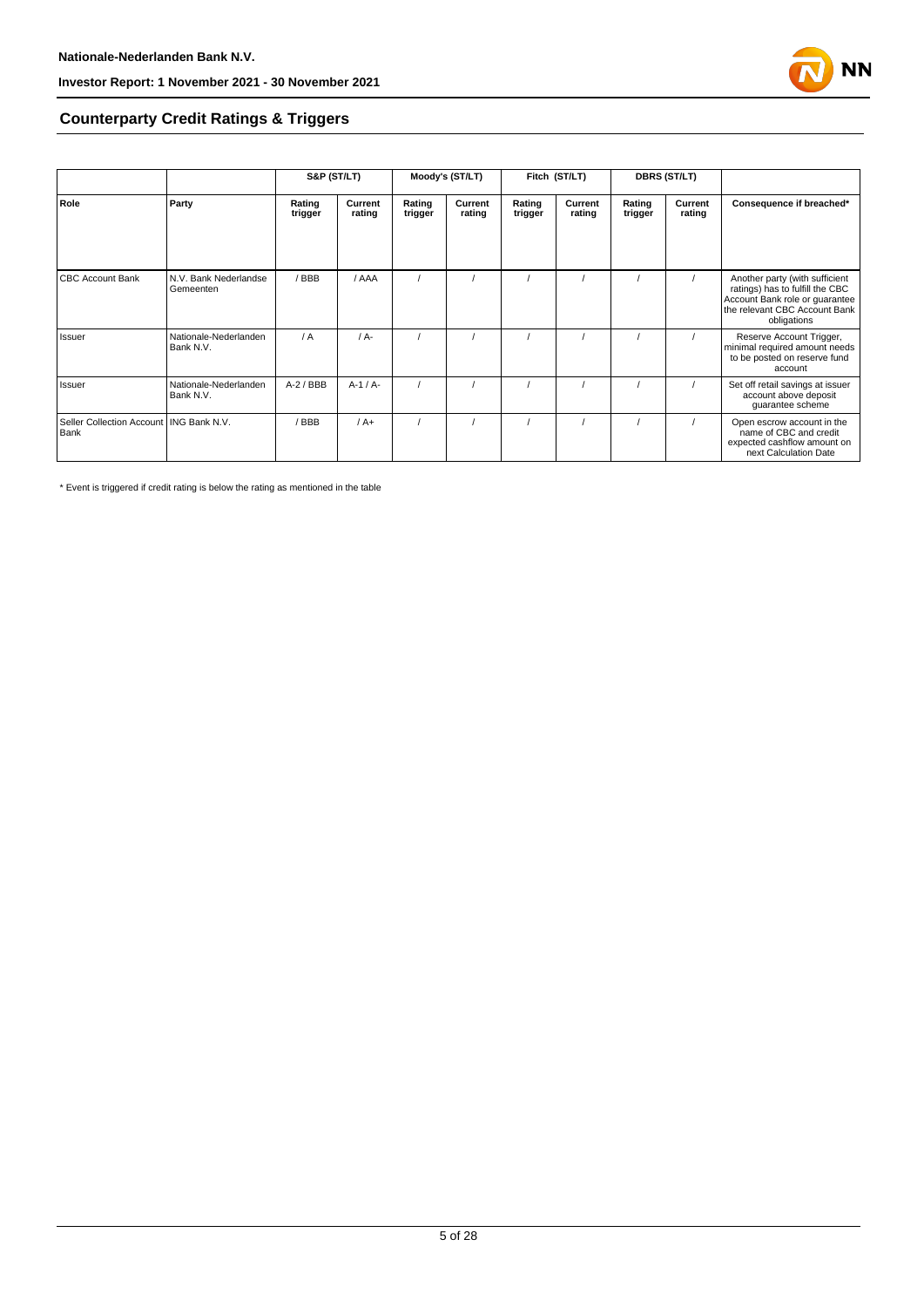

### **Ledgers & Investments**

### **Ledgers**

| Total               | 3,000,000.00 |
|---------------------|--------------|
| Reserve Fund Ledger | 3,000,000.00 |
| Principal Ledger    | 0.00         |
| Revenue Ledger      | 0.00         |

#### **Investments**

| <b>Substitution Assets Balance</b> | 0.001 |
|------------------------------------|-------|
| Authorised Investments Balance     | 0.001 |
| <b>Total</b>                       | 0.001 |

### **Liquidity Buffer**

| Outflows                          | 0.00 |
|-----------------------------------|------|
| <b>Required Liquidity Buffer</b>  | 0.00 |
|                                   |      |
| <b>Inflows</b>                    | 0.00 |
| Cash                              |      |
| <b>Bonds</b>                      |      |
| <b>Available Liquidity Buffer</b> | 0.00 |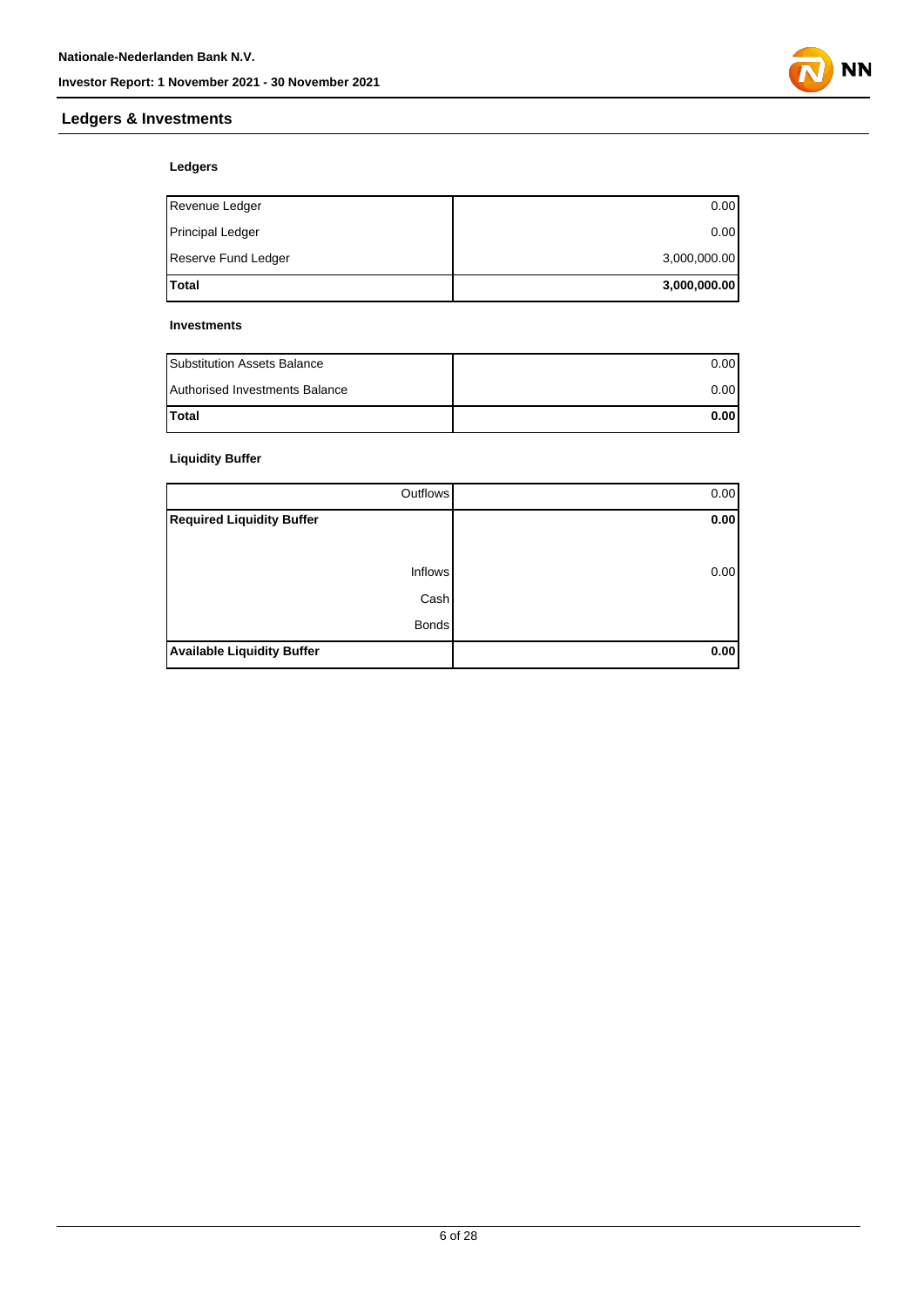

#### **Regulatory Information**

#### **CRR Article 129**

**Article 129 CRR "Exposures in the form of covered bonds" (7) Exposures in the form of covered bonds are eligible for preferential treatment, provided that the institution investing in the covered bonds can demonstrate to the competent authorities that: (a)** it receives portfolio information at least on: (i) the value of the covered pool and outstanding covered bonds; value of the cover pool table Portfolio characteristics value of the outstanding covered bonds table Covered Bonds (ii) the geographical distribution and type of cover assets, loan size, interest rate and currency risks; geographical distribution of cover assets table 14 Geographical Distribution type of cover assets table Portfolio Characteristics loan size table 3 Outstanding Loan Amount interest rate risk and currency risk table Covered Bonds for coupon and currency information of the covered bonds table 10 Coupon for coupons of mortgages table Counterparty Ratings & Triggers for IRS/TRS information See base prospectus for information about hedging Only EUR denominated mortgages: see BP (iii) the maturity structure of cover assets and covered bonds; and maturity structure of cover assets table 6 Legal Maturity maturity structure of covered bonds table Covered Bonds (iv) the percentage of loans more than ninety days past due; table Delinquencies table Portfolio Characteristics

(b) the issuer makes the information referred to in point (a) available to the institution at least semi annually.

#### **Overcollateralisation**

| Legally required minimum OC | table Asset Cover Test |
|-----------------------------|------------------------|
| Documented minimum OC       | table Asset Cover Test |
| Nominal OC                  | table Asset Cover Test |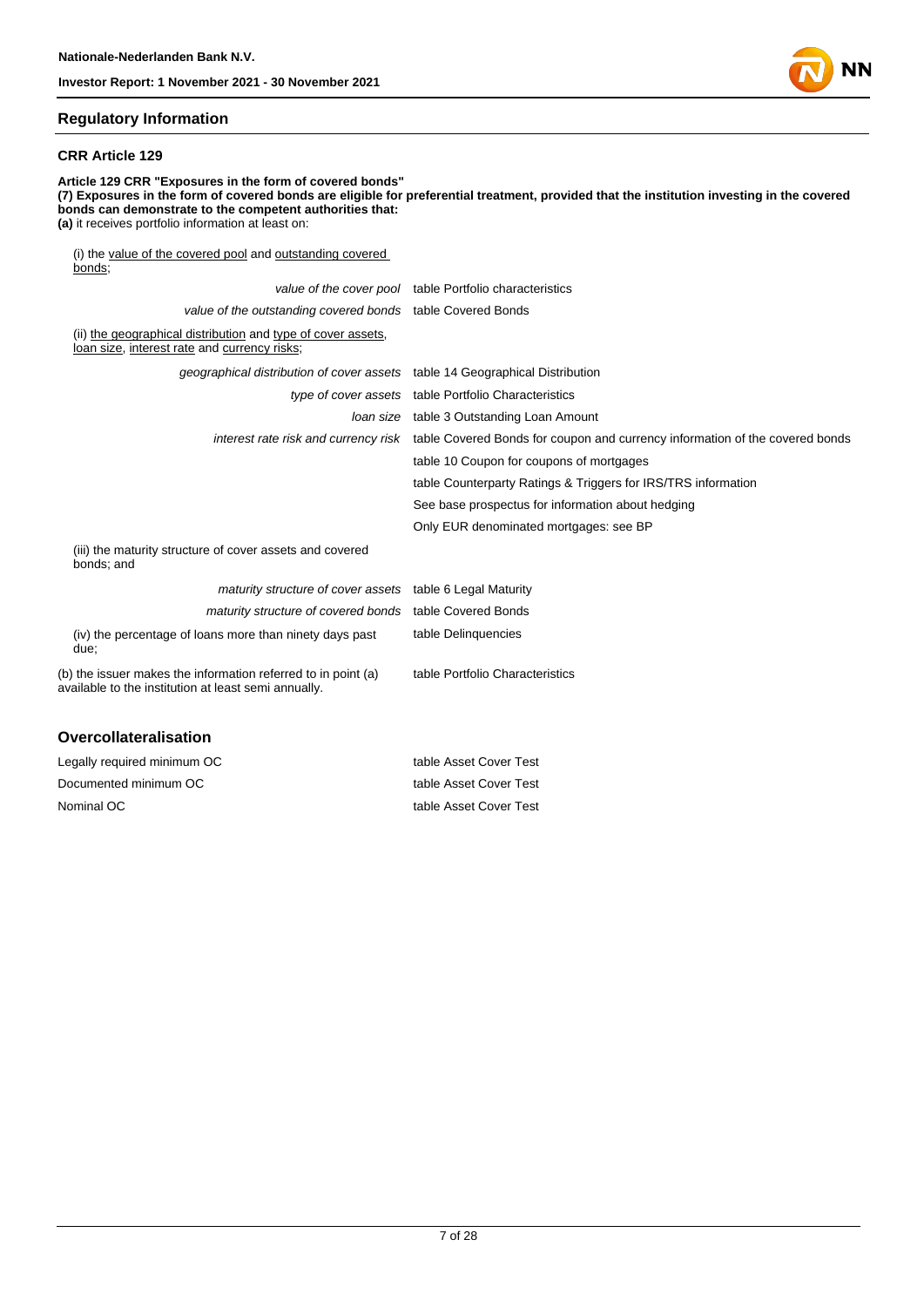# **Stratifications**

| <b>Portfolio Characteristics</b>                             |                             |
|--------------------------------------------------------------|-----------------------------|
| Principal amount                                             | 2,055,784,356.69            |
| Value of saving deposits                                     | 129,995,678.96              |
| Net principal balance                                        | 1,925,788,677.73            |
| <b>Construction Deposits</b>                                 | 3,012,139.22                |
| Net principal balance excl. Construction and Saving Deposits | 1,922,776,538.51            |
| Number of loans                                              | 8,662                       |
| Number of loanparts                                          | 20,061                      |
| Average principal balance (borrower)                         | 222,326.10                  |
| Average principal balance (loanpart)                         | 95,996.64                   |
| Weighted average current interest rate                       | 2.56 %                      |
| Weighted average maturity (in years)                         | 30.67                       |
| Weighted average remaining time to interest reset (in years) | 11.75                       |
| Weighted average seasoning (in years)                        | 7.25                        |
| Weighted average CLTOMV                                      | 76.27%                      |
| Weighted average CLTIMV                                      | 53.65%                      |
| Maximum current interest rate                                | 6.55%                       |
| Minimum current interest rate                                | 0.74%                       |
|                                                              |                             |
| Type of cover assets:                                        | Dutch Residential Mortgages |
| Currency Portfolio:                                          | <b>EUR</b>                  |
| Frequency of publication National Transparancy Template:     | Monthly                     |

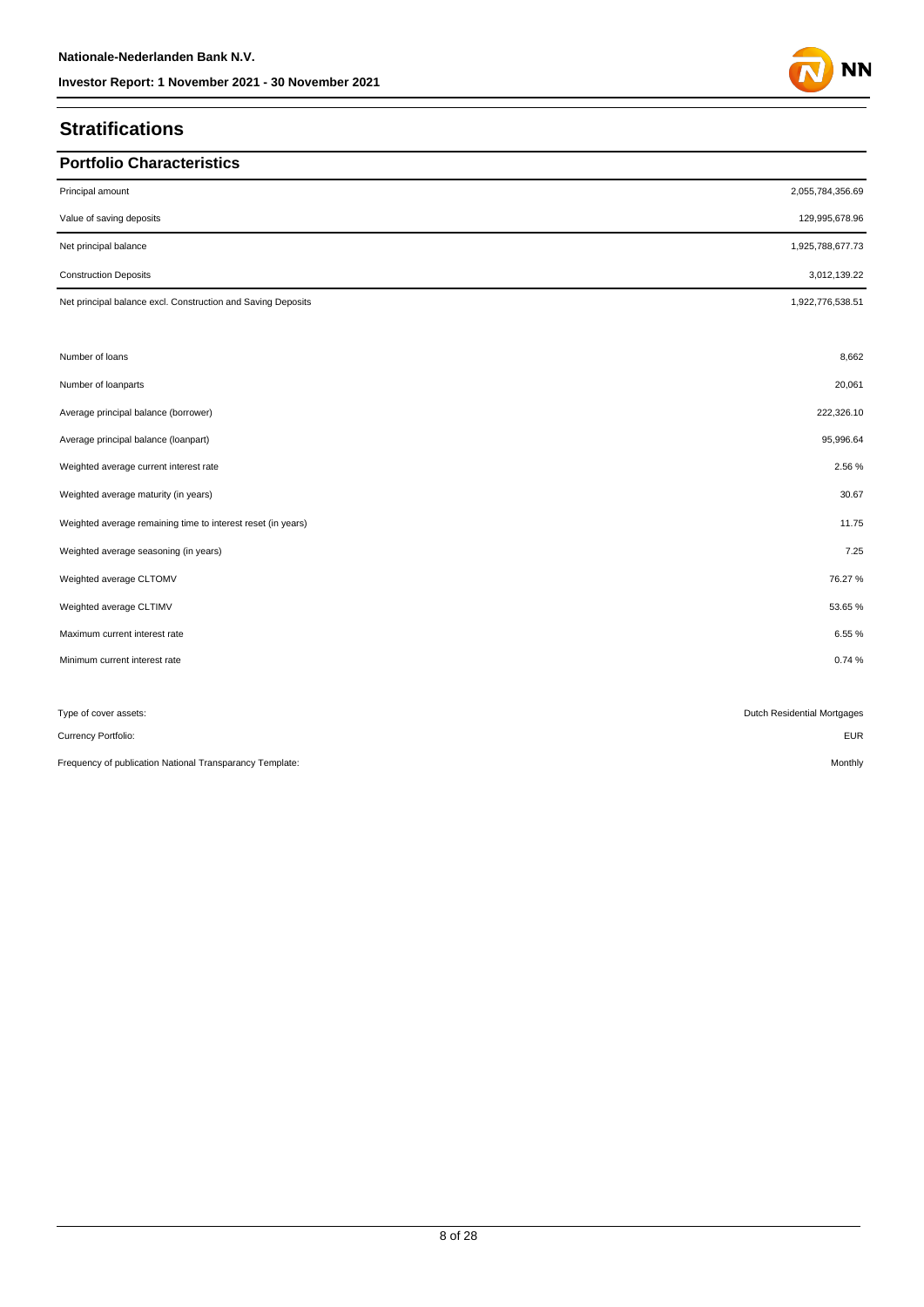# **1. Delinquencies**

| From $(>)$ | Until $($ <= $)$ | <b>Arrears Amount</b> | Aggregate<br><b>Outstanding Not.</b><br>Amount | % of Total | Nr of Mortgage<br>Loans | % of Total | Weighted<br>Average<br>Coupon | Weighted<br>Average<br><b>Maturity</b> | Weighted<br>Average<br><b>CLTIMV</b> |
|------------|------------------|-----------------------|------------------------------------------------|------------|-------------------------|------------|-------------------------------|----------------------------------------|--------------------------------------|
|            | Performing       | 0.00                  | 1,917,516,258.87                               | 99.57 %    | 8,623                   | 99.55 %    | 2.56 %                        | 30.68                                  | 53.54 %                              |
| $\leq$     | 30 days          | 14,114.41             | 5,584,958.22                                   | 0.29%      | 26                      | 0.30%      | 2.49%                         | 33.68                                  | 57.27 %                              |
| 30 days    | 60 days          | 7,529.30              | 2,306,191.46                                   | 0.12%      | 11                      | 0.13%      | 2.01%                         | 31.93                                  | 52.24 %                              |
| 60 days    | 90 days          | 1.914.59              | 381,269.18                                     | 0.02%      | $\overline{2}$          | 0.02%      | 2.27%                         | 33.29                                  | 59.00 %                              |
| 90 days    | 120 days         | 0.00                  | 0.00                                           | 0.00%      | 0                       | 0.00%      | 0.00%                         | 0.00                                   | 0.00%                                |
| 120 days   | 150 days         | 0.00                  | 0.00                                           | 0.00%      | $\mathbf 0$             | 0.00%      | 0.00%                         | 0.00                                   | 0.00%                                |
| 150 days   | 180 days         | 0.00                  | 0.00                                           | 0.00%      | $\mathbf 0$             | 0.00%      | 0.00%                         | 0.00                                   | 0.00%                                |
| 180 days   | $\geq$           | 0.00                  | 0.00                                           | 0.00%      | $\mathbf 0$             | 0.00%      | 0.00%                         | 0.00                                   | 0.00%                                |
|            | Total            | 23,558.30             | 1,925,788,677.73                               | 100.00%    | 8,662                   | 100.00%    | 2.56%                         | 30.67                                  | 53.65%                               |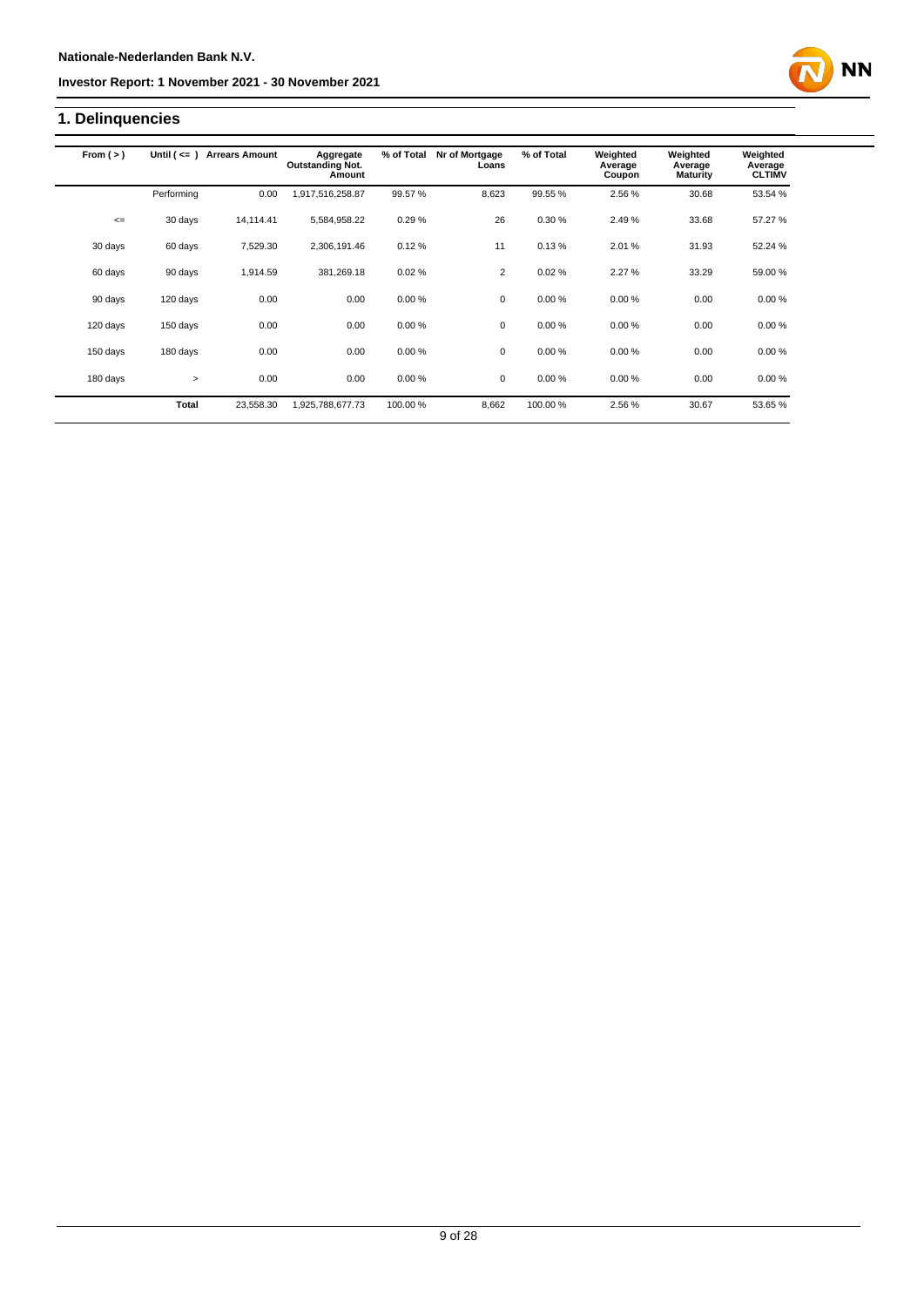

# **2. Redemption Type**

| Description         |              | Aggregate Outstanding<br>Amount | % of Total | Nr of<br>Loanparts | % of Total | Weighted<br>Average<br>Coupon | Weighted<br>Average<br>Maturity | Weighted<br>average<br><b>CLUMV</b> |
|---------------------|--------------|---------------------------------|------------|--------------------|------------|-------------------------------|---------------------------------|-------------------------------------|
| Annuity             |              | 734,771,181.67                  | 38.15 %    | 7,544              | 37.61 %    | 2.41 %                        | 25.29                           | 59.05 %                             |
| <b>Bank Savings</b> |              | 305.154.055.77                  | 15.85 %    | 3,154              | 15.72 %    | 2.98%                         | 15.93                           | 50.50 %                             |
| Investment          |              | 52.262.712.82                   | 2.71 %     | 288                | 1.44 %     | 2.50 %                        | 14.85                           | 54.50 %                             |
| Interest Only       |              | 726.330.957.82                  | 37.72 %    | 7,681              | 38.29 %    | 2.56 %                        | 45.81                           | 50.24 %                             |
| Linear              |              | 40.262.541.35                   | 2.09%      | 477                | 2.38 %     | 2.30 %                        | 24.47                           | 54.02 %                             |
| Life                |              | 54.887.377.51                   | 2.85%      | 643                | 3.21%      | 2.57%                         | 8.82                            | 45.75 %                             |
| Savings             |              | 12,119,850.79                   | 0.63%      | 274                | 1.37 %     | 2.91 %                        | 11.56                           | 41.47 %                             |
|                     | <b>Total</b> | 1,925,788,677.73                | 100.00 %   | 20,061             | 100.00 %   | 2.56 %                        | 30.69                           | 53.65 %                             |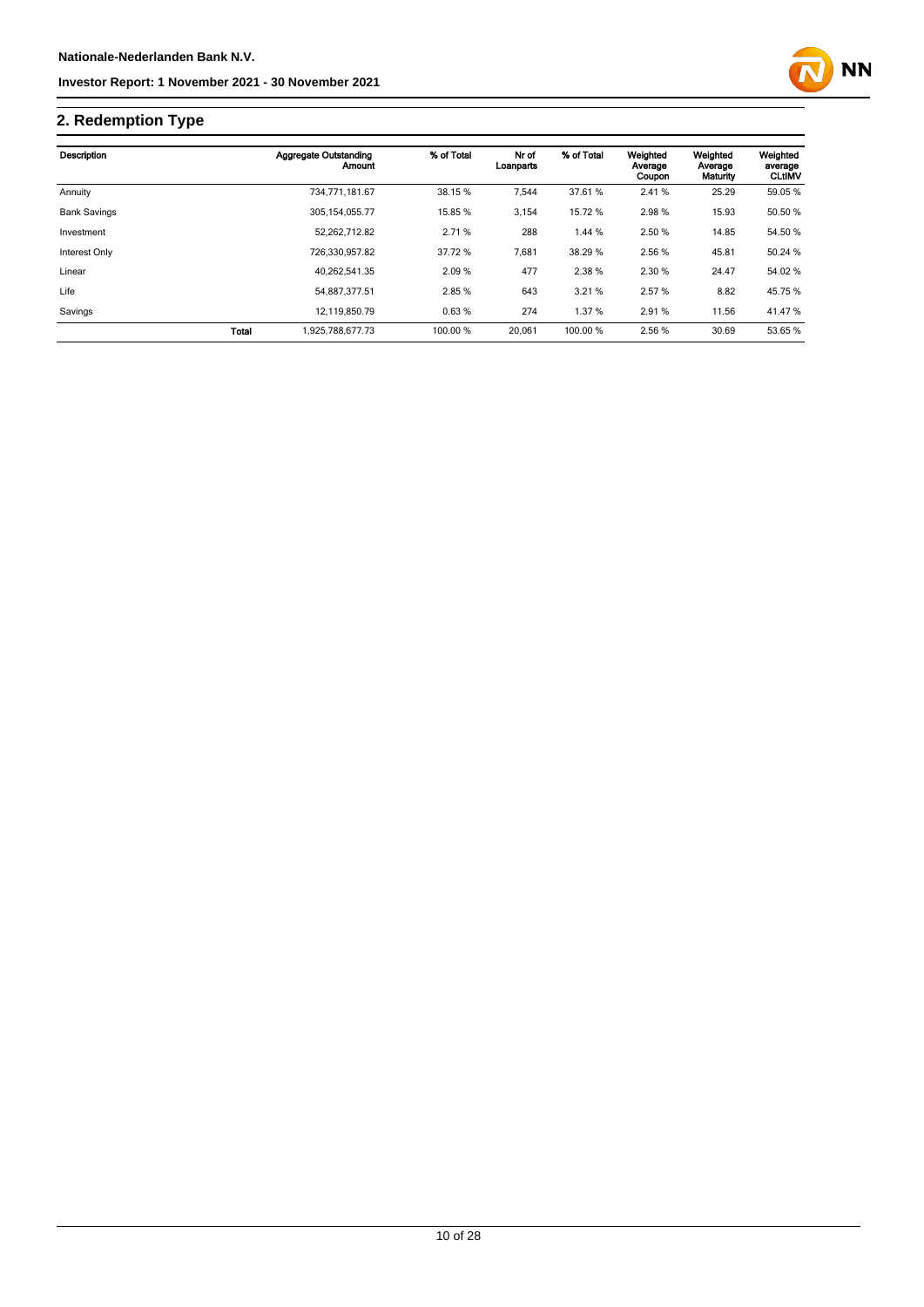# **3. Outstanding Loan Amount**

| From $(>)$ - Until $(<=)$ |         | <b>Aggregate Outstanding</b><br>Amount | % of Total | Nr of Loans | % of Total | Weighted<br>Average<br>Coupon | Weighted<br>Average<br>Maturity | Weighted<br>average<br><b>CLtIMV</b> |
|---------------------------|---------|----------------------------------------|------------|-------------|------------|-------------------------------|---------------------------------|--------------------------------------|
| $= 25.000$                |         | 61.077.18                              | 0.00%      | 5           | 0.06%      | 4.09%                         | 26.21                           | 9.12%                                |
| 25,000 - 50,000           |         | 2,524,987.05                           | 0.13%      | 58          | 0.67%      | 2.52%                         | 35.59                           | 12.56 %                              |
| 50,000 - 75,000           |         | 28,726,535.52                          | 1.49%      | 456         | 5.26%      | 2.56%                         | 44.48                           | 21.22 %                              |
| 75,000 - 100,000          |         | 52, 196, 306.94                        | 2.71%      | 589         | 6.80%      | 2.62%                         | 38.18                           | 31.88 %                              |
| 100,000 - 150,000         |         | 209,060,962.33                         | 10.86 %    | 1,650       | 19.05%     | 2.58%                         | 33.93                           | 43.61%                               |
| 150,000 - 200,000         |         | 306,589,333.47                         | 15.92 %    | 1,751       | 20.21%     | 2.54 %                        | 31.97                           | 51.10 %                              |
| 200,000 - 250,000         |         | 327,066,535.01                         | 16.98 %    | 1,458       | 16.83%     | 2.54 %                        | 29.73                           | 55.40 %                              |
| 250,000 - 300,000         |         | 262,675,123.58                         | 13.64 %    | 962         | 11.11%     | 2.55 %                        | 30.04                           | 56.71%                               |
| 300,000 - 350,000         |         | 208,315,188.78                         | 10.82 %    | 643         | 7.42%      | 2.60%                         | 28.93                           | 58.33 %                              |
| 350,000 - 400,000         |         | 137,973,856.27                         | 7.16%      | 370         | 4.27%      | 2.65%                         | 28.01                           | 58.20%                               |
| 400,000 - 450,000         |         | 98,280,487.76                          | 5.10%      | 232         | 2.68%      | 2.56%                         | 29.69                           | 59.03 %                              |
| 450,000 - 500,000         |         | 67,949,813.56                          | 3.53 %     | 144         | 1.66%      | 2.60%                         | 27.56                           | 59.26 %                              |
| 500,000 - 550,000         |         | 53,446,684.98                          | 2.78%      | 102         | 1.18%      | 2.52%                         | 29.10                           | 58.94 %                              |
| 550,000 - 600,000         |         | 36,705,738.42                          | 1.91%      | 64          | 0.74%      | 2.61%                         | 30.16                           | 58.58 %                              |
| 600,000 - 650,000         |         | 24,356,110.61                          | 1.26 %     | 39          | 0.45%      | 2.32 %                        | 30.75                           | 57.46 %                              |
| 650,000 - 700,000         |         | 20,231,717.62                          | 1.05%      | 30          | 0.35%      | 2.46%                         | 27.17                           | 59.58 %                              |
| 700,000 - 750,000         |         | 18,170,815.79                          | 0.94 %     | 25          | 0.29%      | 2.48%                         | 28.37                           | 56.82 %                              |
| 750,000 - 800,000         |         | 17, 114, 284. 10                       | 0.89%      | 22          | 0.25%      | 2.56%                         | 26.97                           | 60.18%                               |
| 800,000 - 850,000         |         | 18, 148, 532.69                        | 0.94%      | 22          | 0.25%      | 2.45%                         | 30.61                           | 58.83%                               |
| 850,000 - 900,000         |         | 17,524,390.81                          | 0.91%      | 20          | 0.23%      | 2.67%                         | 31.32                           | 58.75 %                              |
| 900,000 - 950,000         |         | 15,769,289.64                          | 0.82%      | 17          | 0.20%      | 2.61%                         | 27.60                           | 59.62 %                              |
| 950,000 - 1,000,000       |         | 2,900,905.62                           | 0.15%      | 3           | 0.03%      | 2.55 %                        | 24.08                           | 70.31 %                              |
| >1.000.000                |         |                                        |            |             |            |                               |                                 |                                      |
| Unknown                   |         |                                        |            |             |            |                               |                                 |                                      |
|                           | Total   | 1,925,788,677.73                       | 100.00 %   | 8,662       | 100.00%    | 2.56%                         | 30.69                           | 53.65 %                              |
| Average                   | 300,279 |                                        |            |             |            |                               |                                 |                                      |

| Average | 300,279 |
|---------|---------|
| Minimum | 7,500   |
| Maximum | 975,577 |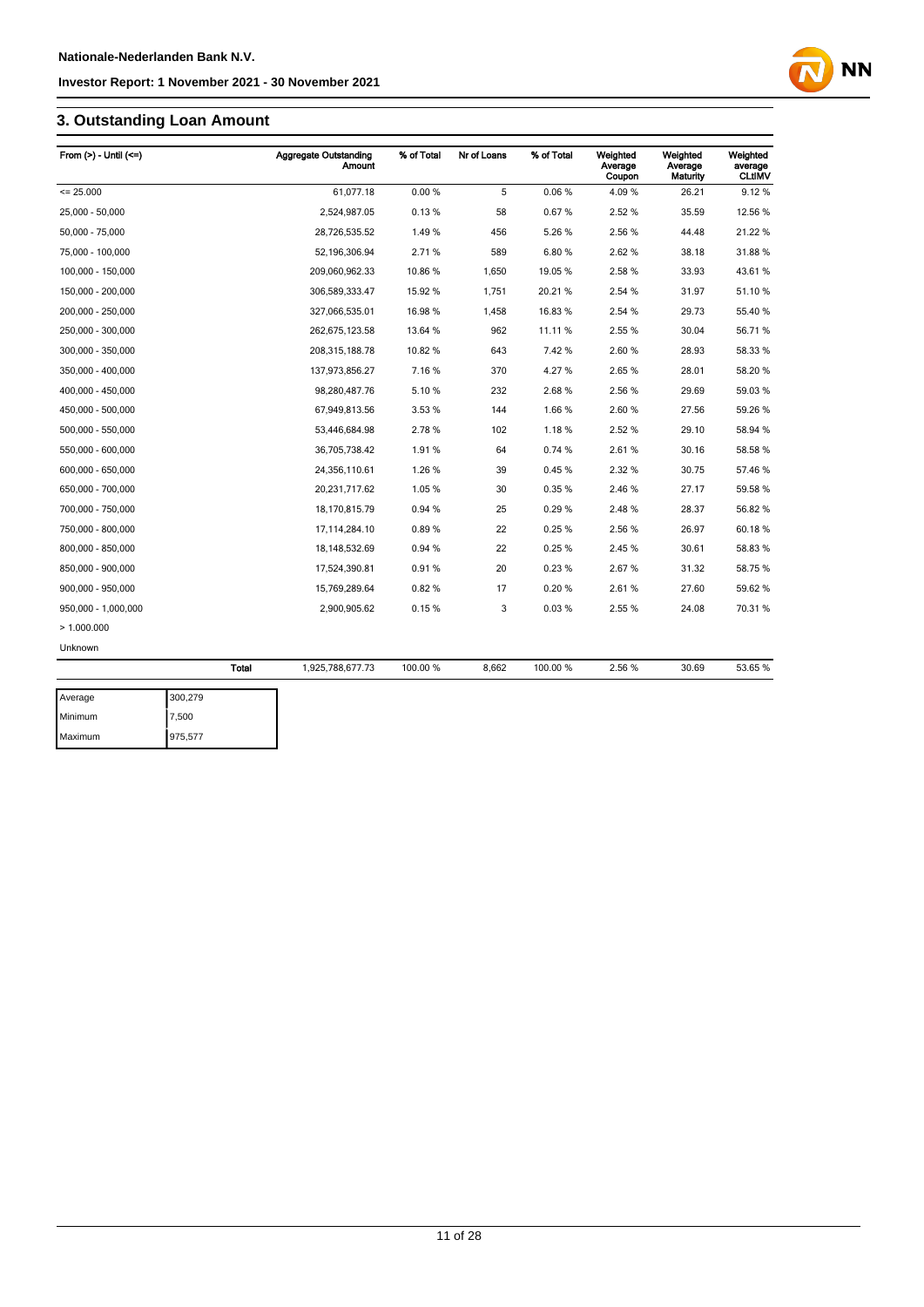### **4. Origination Year**

| From $(>=)$ - Until $($ |              | <b>Aggregate Outstanding</b><br><b>Amount</b> | % of Total | Nr of<br>Loanparts | % of Total | Weighted<br>Average<br>Coupon | Weighted<br>Average<br>Maturity | Weighted<br>average<br><b>CLtIMV</b> |
|-------------------------|--------------|-----------------------------------------------|------------|--------------------|------------|-------------------------------|---------------------------------|--------------------------------------|
| < 1995                  |              | 3,268,568.17                                  | 0.17%      | 67                 | 0.33%      | 2.69%                         | 51.62                           | 21.84 %                              |
| 1995 - 1996             |              | 1,426,947.31                                  | 0.07%      | 34                 | 0.17%      | 2.47%                         | 57.82                           | 23.11%                               |
| 1996 - 1997             |              | 3,607,653.01                                  | 0.19%      | 85                 | 0.42%      | 2.54 %                        | 42.86                           | 24.08%                               |
| 1997 - 1998             |              | 5,682,069.42                                  | 0.30%      | 122                | 0.61%      | 2.78%                         | 42.61                           | 29.07%                               |
| 1998 - 1999             |              | 10,425,125.16                                 | 0.54%      | 169                | 0.84%      | 2.66%                         | 34.87                           | 34.78%                               |
| 1999 - 2000             |              | 17,358,803.07                                 | 0.90%      | 291                | 1.45%      | 2.41%                         | 44.09                           | 33.97 %                              |
| 2000 - 2001             |              | 8,411,656.69                                  | 0.44%      | 134                | 0.67%      | 2.30 %                        | 43.88                           | 34.24 %                              |
| 2001 - 2002             |              | 11,108,128.96                                 | 0.58%      | 152                | 0.76%      | 2.48%                         | 50.02                           | 34.85 %                              |
| 2002 - 2003             |              | 10,276,750.24                                 | 0.53%      | 140                | 0.70%      | 2.83%                         | 53.75                           | 39.71 %                              |
| 2003 - 2004             |              | 16,960,743.60                                 | 0.88%      | 195                | 0.97%      | 2.62%                         | 50.64                           | 41.89%                               |
| 2004 - 2005             |              | 26,461,067.93                                 | 1.37%      | 325                | 1.62%      | 2.59%                         | 51.04                           | 43.03%                               |
| 2005 - 2006             |              | 42,652,628.46                                 | 2.21%      | 459                | 2.29%      | 2.46 %                        | 43.63                           | 45.74 %                              |
| 2006 - 2007             |              | 42,904,393.34                                 | 2.23 %     | 442                | 2.20%      | 2.70%                         | 36.61                           | 50.92 %                              |
| 2007 - 2008             |              | 19,845,617.01                                 | 1.03%      | 268                | 1.34 %     | 2.85%                         | 52.19                           | 47.74 %                              |
| 2008 - 2009             |              | 53,995,527.02                                 | 2.80%      | 475                | 2.37%      | 2.53%                         | 48.30                           | 51.73%                               |
| 2009 - 2010             |              | 87,840,365.09                                 | 4.56%      | 689                | 3.43%      | 2.67%                         | 32.58                           | 54.23 %                              |
| 2010 - 2011             |              | 66,490,753.47                                 | 3.45%      | 582                | 2.90%      | 2.03%                         | 43.30                           | 49.06%                               |
| 2011 - 2012             |              | 108,086,440.51                                | 5.61%      | 1,083              | 5.40%      | 2.44 %                        | 49.72                           | 47.34 %                              |
| 2012 - 2013             |              | 105,297,525.23                                | 5.47%      | 1,203              | 6.00%      | 3.18%                         | 39.16                           | 45.59 %                              |
| 2013 - 2014             |              | 119,024,207.25                                | 6.18%      | 1,425              | 7.10%      | 3.31 %                        | 19.75                           | 44.13%                               |
| 2014 - 2015             |              | 59,866,647.21                                 | 3.11%      | 609                | 3.04 %     | 3.20%                         | 21.10                           | 44.99%                               |
| 2015 - 2016             |              | 41,815,993.87                                 | 2.17%      | 473                | 2.36 %     | 2.87%                         | 21.41                           | 47.44 %                              |
| 2016 - 2017             |              | 175,309,778.28                                | 9.10%      | 1,708              | 8.51%      | 2.71%                         | 23.42                           | 51.58 %                              |
| 2017 - 2018             |              | 137,991,541.54                                | 7.17%      | 1,319              | 6.57%      | 2.63%                         | 23.25                           | 54.22 %                              |
| 2018 - 2019             |              | 255,802,703.43                                | 13.28 %    | 2,248              | 11.21%     | 2.52%                         | 25.39                           | 60.93%                               |
| 2019 - 2020             |              | 423,694,436.32                                | 22.00 %    | 4,230              | 21.09 %    | 2.22 %                        | 26.31                           | 63.34 %                              |
| $2020 =$                |              | 70,182,606.14                                 | 3.64 %     | 1,134              | 5.65%      | 1.87%                         | 26.51                           | 62.50 %                              |
| Unknown                 |              |                                               |            |                    |            |                               |                                 |                                      |
|                         | <b>Total</b> | 1,925,788,677.73                              | 100.00 %   | 20,061             | 100.00 %   | 2.56 %                        | 30.69                           | 53.65 %                              |

| <b>Weighted Average</b> | 2014 |
|-------------------------|------|
| Minimum                 | 1992 |
| Maximum                 | 2021 |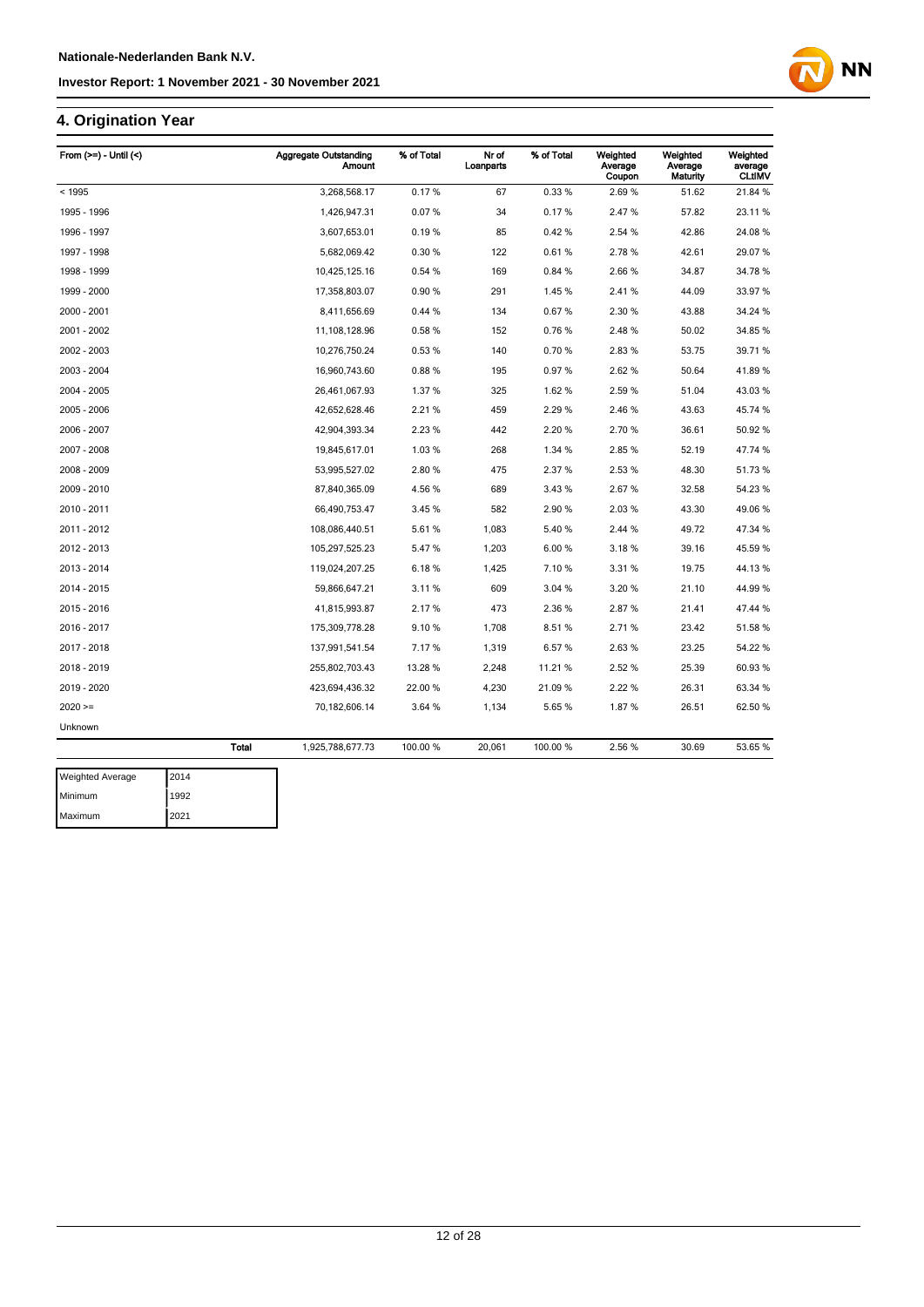

# **5. Seasoning**

| From $(>=)$ - Until $($ |         | <b>Aggregate Outstanding</b><br>Amount | % of Total | Nr of<br>Loanparts | % of Total | Weighted<br>Average<br>Coupon | Weighted<br>Average<br>Maturity | Weighted<br>average<br><b>CLtIMV</b> |
|-------------------------|---------|----------------------------------------|------------|--------------------|------------|-------------------------------|---------------------------------|--------------------------------------|
| 1 Year                  |         | 23,635,161.37                          | 1.23 %     | 436                | 2.17%      | 1.80%                         | 27.67                           | 64.80 %                              |
| 1 Year - 2 Years        |         | 46,547,444.77                          | 2.42 %     | 698                | 3.48%      | 1.91%                         | 25.92                           | 61.33 %                              |
| 2 Years - 3 Years       |         | 423,694,436.32                         | 22.00 %    | 4,230              | 21.09%     | 2.22 %                        | 26.31                           | 63.34 %                              |
| 3 Years - 4 Years       |         | 255,802,703.43                         | 13.28 %    | 2,248              | 11.21 %    | 2.52 %                        | 25.39                           | 60.93%                               |
| 4 Years - 5 Years       |         | 137,991,541.54                         | 7.17%      | 1,319              | 6.57%      | 2.63%                         | 23.25                           | 54.22 %                              |
| 5 Years - 6 Years       |         | 175,309,778.28                         | 9.10%      | 1,708              | 8.51%      | 2.71%                         | 23.42                           | 51.58 %                              |
| 6 Years - 7 Years       |         | 41,815,993.87                          | 2.17 %     | 473                | 2.36 %     | 2.87%                         | 21.41                           | 47.44 %                              |
| 7 Years - 8 Years       |         | 59,866,647.21                          | 3.11%      | 609                | 3.04 %     | 3.20%                         | 21.10                           | 44.99%                               |
| 8 Years - 9 Years       |         | 119,024,207.25                         | 6.18%      | 1,425              | 7.10%      | 3.31 %                        | 19.75                           | 44.13%                               |
| 9 Years - 10 Years      |         | 105,297,525.23                         | 5.47%      | 1,203              | 6.00%      | 3.18%                         | 39.16                           | 45.59 %                              |
| 10 Years - 11 Years     |         | 108,086,440.51                         | 5.61%      | 1,083              | 5.40 %     | 2.44 %                        | 49.72                           | 47.34 %                              |
| 11 Years - 12 Years     |         | 66,490,753.47                          | 3.45 %     | 582                | 2.90 %     | 2.03%                         | 43.30                           | 49.06%                               |
| 12 Years - 13 Years     |         | 87,840,365.09                          | 4.56%      | 689                | 3.43%      | 2.67%                         | 32.58                           | 54.23 %                              |
| 13 Years - 14 Years     |         | 53,995,527.02                          | 2.80%      | 475                | 2.37%      | 2.53%                         | 48.30                           | 51.73 %                              |
| 14 Years - 15 Years     |         | 19,845,617.01                          | 1.03%      | 268                | 1.34 %     | 2.85%                         | 52.19                           | 47.74 %                              |
| 15 Years - 16 Years     |         | 42,904,393.34                          | 2.23 %     | 442                | 2.20%      | 2.70%                         | 36.61                           | 50.92 %                              |
| 16 Years - 17 Years     |         | 42,652,628.46                          | 2.21 %     | 459                | 2.29 %     | 2.46%                         | 43.63                           | 45.74 %                              |
| 17 Years - 18 Years     |         | 26,461,067.93                          | 1.37 %     | 325                | 1.62 %     | 2.59 %                        | 51.04                           | 43.03%                               |
| 18 Years - 19 Years     |         | 16,960,743.60                          | 0.88%      | 195                | 0.97%      | 2.62%                         | 50.64                           | 41.89%                               |
| 19 Years - 20 Years     |         | 10,276,750.24                          | 0.53%      | 140                | 0.70%      | 2.83%                         | 53.75                           | 39.71 %                              |
| 20 Years - 21 Years     |         | 11,108,128.96                          | 0.58%      | 152                | 0.76%      | 2.48%                         | 50.02                           | 34.85 %                              |
| 21 Years - 22 Years     |         | 8,411,656.69                           | 0.44%      | 134                | 0.67%      | 2.30 %                        | 43.88                           | 34.24 %                              |
| 22 Years - 23 Years     |         | 17,358,803.07                          | 0.90%      | 291                | 1.45%      | 2.41%                         | 44.09                           | 33.97 %                              |
| 23 Years - 24 Years     |         | 10,425,125.16                          | 0.54%      | 169                | 0.84 %     | 2.66%                         | 34.87                           | 34.78 %                              |
| 24 Years - 25 Years     |         | 5,682,069.42                           | 0.30%      | 122                | 0.61%      | 2.78%                         | 42.61                           | 29.07 %                              |
| 25 Years - 26 Years     |         | 3,607,653.01                           | 0.19%      | 85                 | 0.42%      | 2.54 %                        | 42.86                           | 24.08%                               |
| 26 Years - 27 Years     |         | 1,426,947.31                           | 0.07%      | 34                 | 0.17%      | 2.47%                         | 57.82                           | 23.11 %                              |
| 27 Years - 28 Years     |         | 1,773,196.12                           | 0.09%      | 33                 | 0.16%      | 2.53 %                        | 57.62                           | 17.66 %                              |
| 28 Years - 29 Years     |         | 723,322.18                             | 0.04%      | 19                 | 0.09%      | 3.43 %                        | 50.86                           | 27.24 %                              |
| 29 Years - 30 Years     |         | 772,049.87                             | 0.04%      | 15                 | 0.07%      | 2.35 %                        | 38.55                           | 26.39 %                              |
| $30$ Years $>=$         |         |                                        |            |                    |            |                               |                                 |                                      |
| Unknown                 |         |                                        |            |                    |            |                               |                                 |                                      |
|                         | Total   | 1,925,788,677.73                       | 100.00 %   | 20,061             | 100.00 %   | 2.56 %                        | 30.69                           | 53.65 %                              |
| <b>Weighted Average</b> | 7 Years |                                        |            |                    |            |                               |                                 |                                      |
| Minimum                 | 0 Years |                                        |            |                    |            |                               |                                 |                                      |

Maximum 30 Years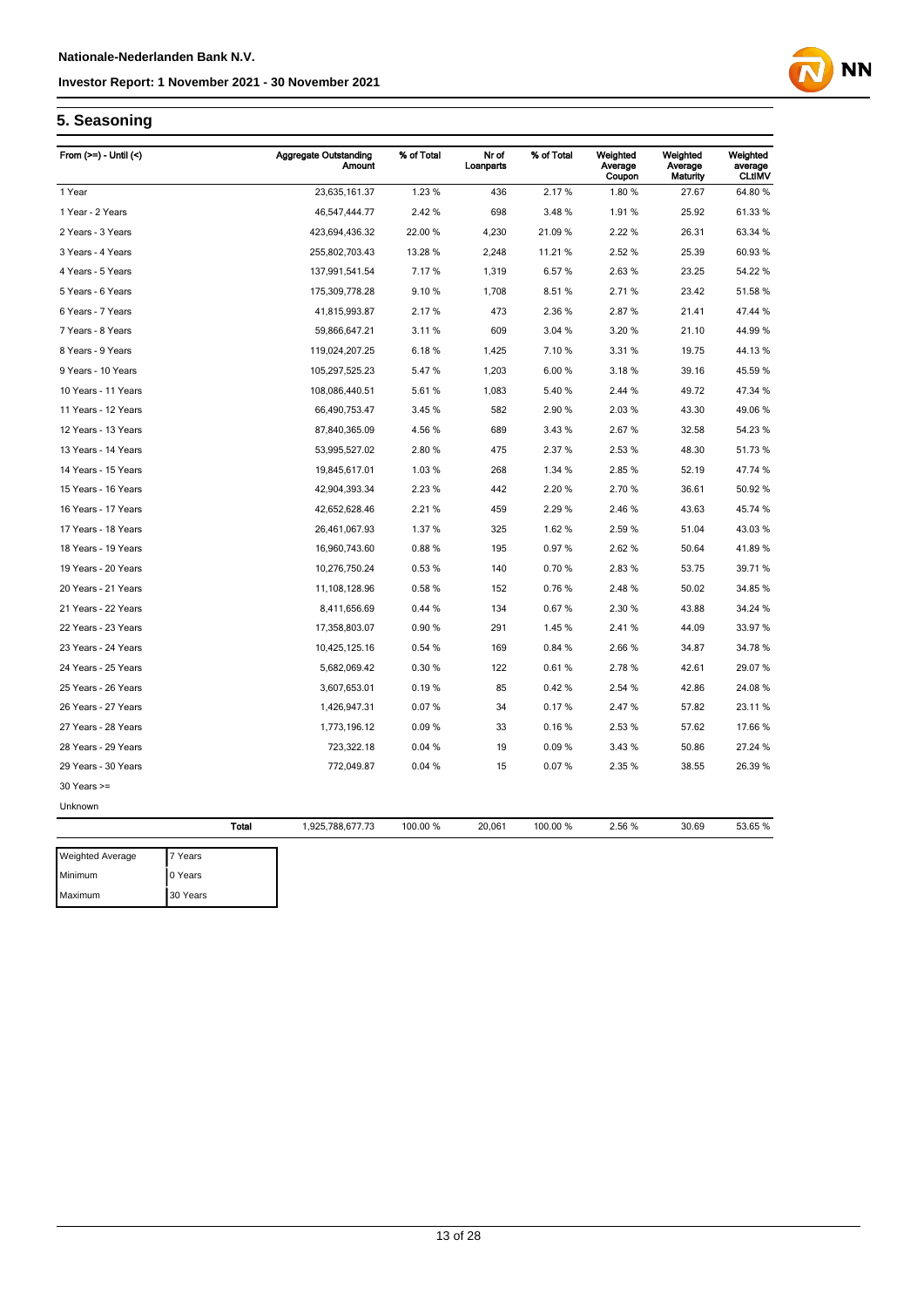

| From $(>=) -$ Until $($ |              | <b>Aggregate Outstanding</b><br><b>Amount</b> | % of Total | Nr of<br>Loanparts | % of Total | Weighted<br>Average<br>Coupon | Weighted<br>Average<br><b>Maturity</b> | Weighted<br>average<br><b>CLtIMV</b> |
|-------------------------|--------------|-----------------------------------------------|------------|--------------------|------------|-------------------------------|----------------------------------------|--------------------------------------|
| 2015 - 2020             |              |                                               |            |                    |            |                               |                                        |                                      |
| 2020 - 2025             |              | 7,498,091.51                                  | 0.39%      | 185                | 0.92%      | 2.61%                         | 1.84                                   | 35.11 %                              |
| 2025 - 2030             |              | 37,585,779.06                                 | 1.95%      | 732                | 3.65%      | 2.70%                         | 6.23                                   | 38.85 %                              |
| 2030 - 2035             |              | 115,977,207.29                                | 6.02%      | 1,576              | 7.86%      | 2.92%                         | 10.84                                  | 44.62%                               |
| 2035 - 2040             |              | 221,790,438.69                                | 11.52 %    | 2,038              | 10.16%     | 2.78%                         | 15.78                                  | 53.40 %                              |
| 2040 - 2045             |              | 308,871,010.80                                | 16.04 %    | 3,118              | 15.54 %    | 2.91%                         | 20.96                                  | 49.86%                               |
| 2045 - 2050             |              | 893,860,054.50                                | 46.42%     | 8,109              | 40.42%     | 2.42%                         | 26.36                                  | 59.86 %                              |
| 2050 - 2055             |              | 50,247,084.21                                 | 2.61%      | 822                | 4.10%      | 1.68%                         | 28.73                                  | 62.72%                               |
| 2055 - 2060             |              |                                               |            |                    |            |                               |                                        |                                      |
| 2060 - 2065             |              |                                               |            |                    |            |                               |                                        |                                      |
| 2065 - 2070             |              |                                               |            |                    |            |                               |                                        |                                      |
| 2070 - 2075             |              |                                               |            |                    |            |                               |                                        |                                      |
| 2075 - 2080             |              |                                               |            |                    |            |                               |                                        |                                      |
| 2080 - 2085             |              |                                               |            |                    |            |                               |                                        |                                      |
| 2085 - 2090             |              |                                               |            |                    |            |                               |                                        |                                      |
| 2090 - 2095             |              |                                               |            |                    |            |                               |                                        |                                      |
| 2095 - 2100             |              | 289,959,011.67                                | 15.06 %    | 3,481              | 17.35 %    | 2.46%                         | 78.00                                  | 43.19%                               |
| $2100 =$                |              |                                               |            |                    |            |                               |                                        |                                      |
| Unknown                 |              |                                               |            |                    |            |                               |                                        |                                      |
|                         | <b>Total</b> | 1,925,788,677.73                              | 100.00 %   | 20,061             | 100.00 %   | 2.56%                         | 30.69                                  | 53.65 %                              |

| <b>Weighted Average</b> | 2052 |
|-------------------------|------|
| Minimum                 | 2021 |
| Maximum                 | 2099 |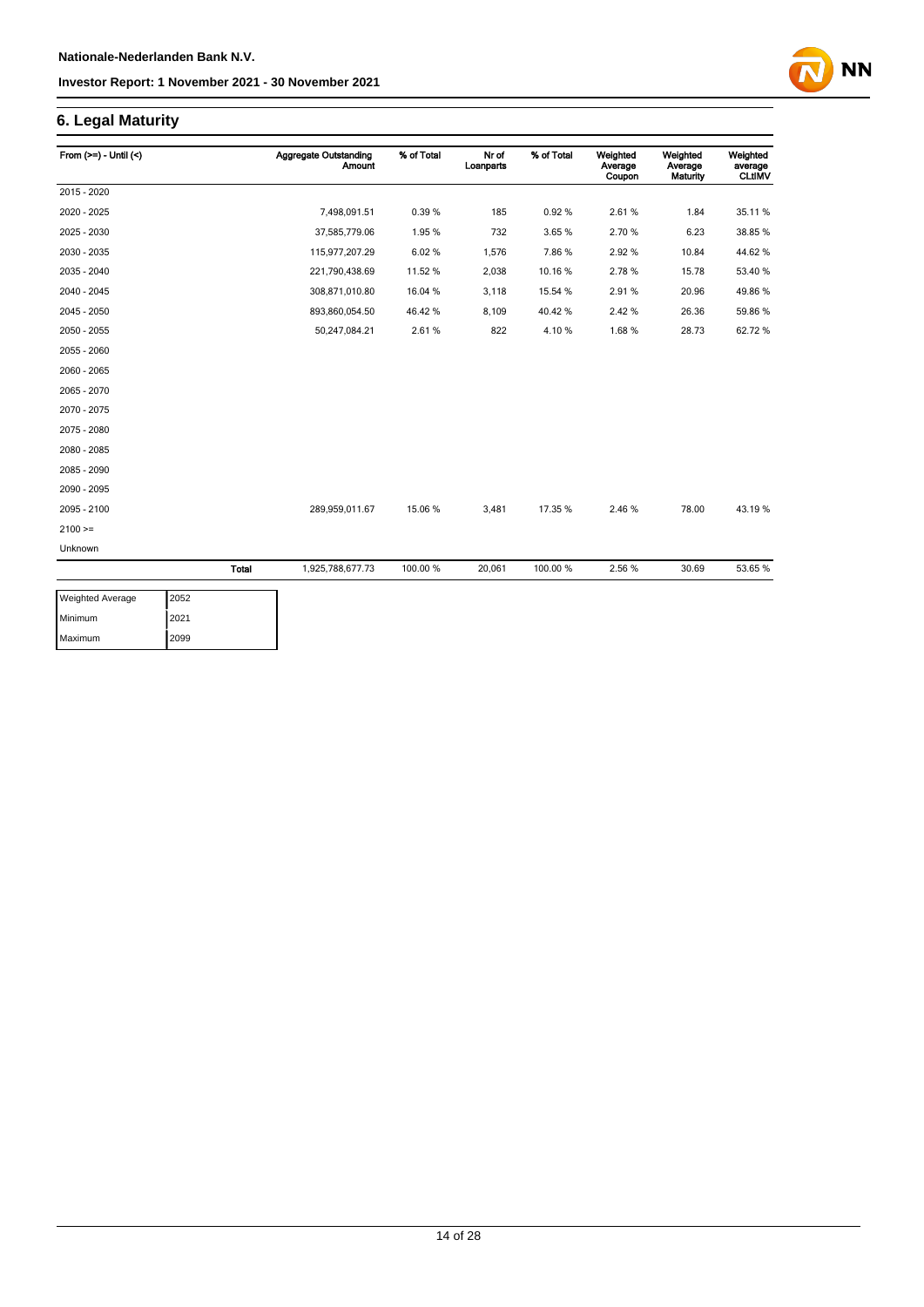# **7. Remaining Tenor**

| From $(>=)$ - Until $($ |          |              | <b>Aggregate Outstanding</b><br><b>Amount</b> | % of Total | Nr of<br>Loanparts | % of Total | Weighted<br>Average<br>Coupon | Weighted<br>Average<br>Maturity | Weighted<br>average<br><b>CLtIMV</b> |
|-------------------------|----------|--------------|-----------------------------------------------|------------|--------------------|------------|-------------------------------|---------------------------------|--------------------------------------|
| < 0 Year                |          |              |                                               |            |                    |            |                               |                                 |                                      |
| 0 Year - 1 Year         |          |              | 1,613,127.36                                  | 0.08%      | 35                 | 0.17%      | 2.25 %                        | 0.41                            | 35.63 %                              |
| 1 Year - 2 Years        |          |              | 1,800,668.39                                  | 0.09%      | 56                 | 0.28%      | 2.90%                         | 1.51                            | 33.58 %                              |
| 2 Years - 3 Years       |          |              | 3,321,676.18                                  | 0.17%      | 79                 | 0.39%      | 2.69%                         | 2.45                            | 34.97 %                              |
| 3 Years - 4 Years       |          |              | 3,465,786.52                                  | 0.18%      | 87                 | 0.43%      | 2.50 %                        | 3.44                            | 39.01 %                              |
| 4 Years - 5 Years       |          |              | 4,211,730.38                                  | 0.22%      | 113                | 0.56%      | 2.88%                         | 4.53                            | 38.59 %                              |
| 5 Years - 6 Years       |          |              | 6,470,362.41                                  | 0.34%      | 131                | 0.65%      | 2.64 %                        | 5.41                            | 35.88 %                              |
| 6 Years - 7 Years       |          |              | 9,470,942.30                                  | 0.49%      | 171                | 0.85%      | 2.83%                         | 6.40                            | 42.39 %                              |
| 7 Years - 8 Years       |          |              | 13,627,702.97                                 | 0.71%      | 227                | 1.13 %     | 2.62 %                        | 7.43                            | 37.84 %                              |
| 8 Years - 9 Years       |          |              | 11,722,513.00                                 | 0.61%      | 181                | 0.90%      | 2.63%                         | 8.52                            | 38.77 %                              |
| 9 Years - 10 Years      |          |              | 26, 181, 601. 35                              | 1.36 %     | 376                | 1.87%      | 2.81%                         | 9.45                            | 43.38 %                              |
| 10 Years - 11 Years     |          |              | 20,890,780.68                                 | 1.08%      | 297                | 1.48%      | 2.98%                         | 10.43                           | 45.07%                               |
| 11 Years - 12 Years     |          |              | 25,905,366.31                                 | 1.35 %     | 345                | 1.72%      | 3.34 %                        | 11.43                           | 45.32 %                              |
| 12 Years - 13 Years     |          |              | 29,845,414.79                                 | 1.55 %     | 368                | 1.83%      | 2.74 %                        | 12.46                           | 46.52 %                              |
| 13 Years - 14 Years     |          |              | 38,965,253.62                                 | 2.02%      | 403                | 2.01%      | 2.65%                         | 13.52                           | 50.57 %                              |
| 14 Years - 15 Years     |          |              | 47,364,830.07                                 | 2.46 %     | 455                | 2.27%      | 2.87%                         | 14.39                           | 51.03 %                              |
| 15 Years - 16 Years     |          |              | 24,564,182.00                                 | 1.28%      | 275                | 1.37%      | 3.07%                         | 15.40                           | 50.90 %                              |
| 16 Years - 17 Years     |          |              | 36, 343, 862. 33                              | 1.89%      | 322                | 1.61%      | 2.72%                         | 16.56                           | 53.45 %                              |
| 17 Years - 18 Years     |          |              | 72,545,839.76                                 | 3.77%      | 578                | 2.88%      | 2.74 %                        | 17.42                           | 56.81%                               |
| 18 Years - 19 Years     |          |              | 43,330,207.11                                 | 2.25 %     | 370                | 1.84 %     | 2.27 %                        | 18.47                           | 54.96 %                              |
| 19 Years - 20 Years     |          |              | 39,464,133.77                                 | 2.05 %     | 357                | 1.78%      | 2.50 %                        | 19.46                           | 54.14 %                              |
| 20 Years - 21 Years     |          |              | 39,554,338.40                                 | 2.05%      | 412                | 2.05%      | 3.12%                         | 20.53                           | 52.60 %                              |
| 21 Years - 22 Years     |          |              | 115,305,766.89                                | 5.99%      | 1,266              | 6.31%      | 3.18%                         | 21.47                           | 46.58 %                              |
| 22 Years - 23 Years     |          |              | 71,122,621.42                                 | 3.69%      | 690                | 3.44 %     | 3.00 %                        | 22.41                           | 48.24 %                              |
| 23 Years - 24 Years     |          |              | 45,029,138.60                                 | 2.34 %     | 468                | 2.33 %     | 2.57%                         | 23.47                           | 53.22 %                              |
| 24 Years - 25 Years     |          |              | 140,952,297.70                                | 7.32 %     | 1,303              | 6.50 %     | 2.65%                         | 24.61                           | 53.20 %                              |
| 25 Years - 26 Years     |          |              | 133,746,237.75                                | 6.95%      | 1,180              | 5.88%      | 2.55 %                        | 25.31                           | 54.81%                               |
| 26 Years - 27 Years     |          |              | 220,781,357.58                                | 11.46 %    | 1,804              | 8.99%      | 2.50 %                        | 26.52                           | 61.87%                               |
| 27 Years - 28 Years     |          |              | 310,812,776.17                                | 16.14 %    | 3,002              | 14.96%     | 2.27%                         | 27.61                           | 63.76 %                              |
| 28 Years - 29 Years     |          |              | 77,908,949.22                                 | 4.05%      | 875                | 4.36 %     | 1.76%                         | 28.11                           | 63.64 %                              |
| 29 Years - 30 Years     |          |              | 19,510,201.03                                 | 1.01%      | 354                | 1.76%      | 1.59%                         | 29.45                           | 64.66%                               |
| $30$ Years $>=$         |          |              | 289,959,011.67                                | 15.06 %    | 3,481              | 17.35 %    | 2.46 %                        | 78.00                           | 43.19 %                              |
| Unknown                 |          |              |                                               |            |                    |            |                               |                                 |                                      |
|                         |          | <b>Total</b> | 1,925,788,677.73                              | 100.00 %   | 20,061             | 100.00%    | 2.56 %                        | 30.69                           | 53.65 %                              |
| <b>Weighted Average</b> | 31 Years |              |                                               |            |                    |            |                               |                                 |                                      |
| Minimum                 | 0 Years  |              |                                               |            |                    |            |                               |                                 |                                      |
| Maximum                 | 78 Years |              |                                               |            |                    |            |                               |                                 |                                      |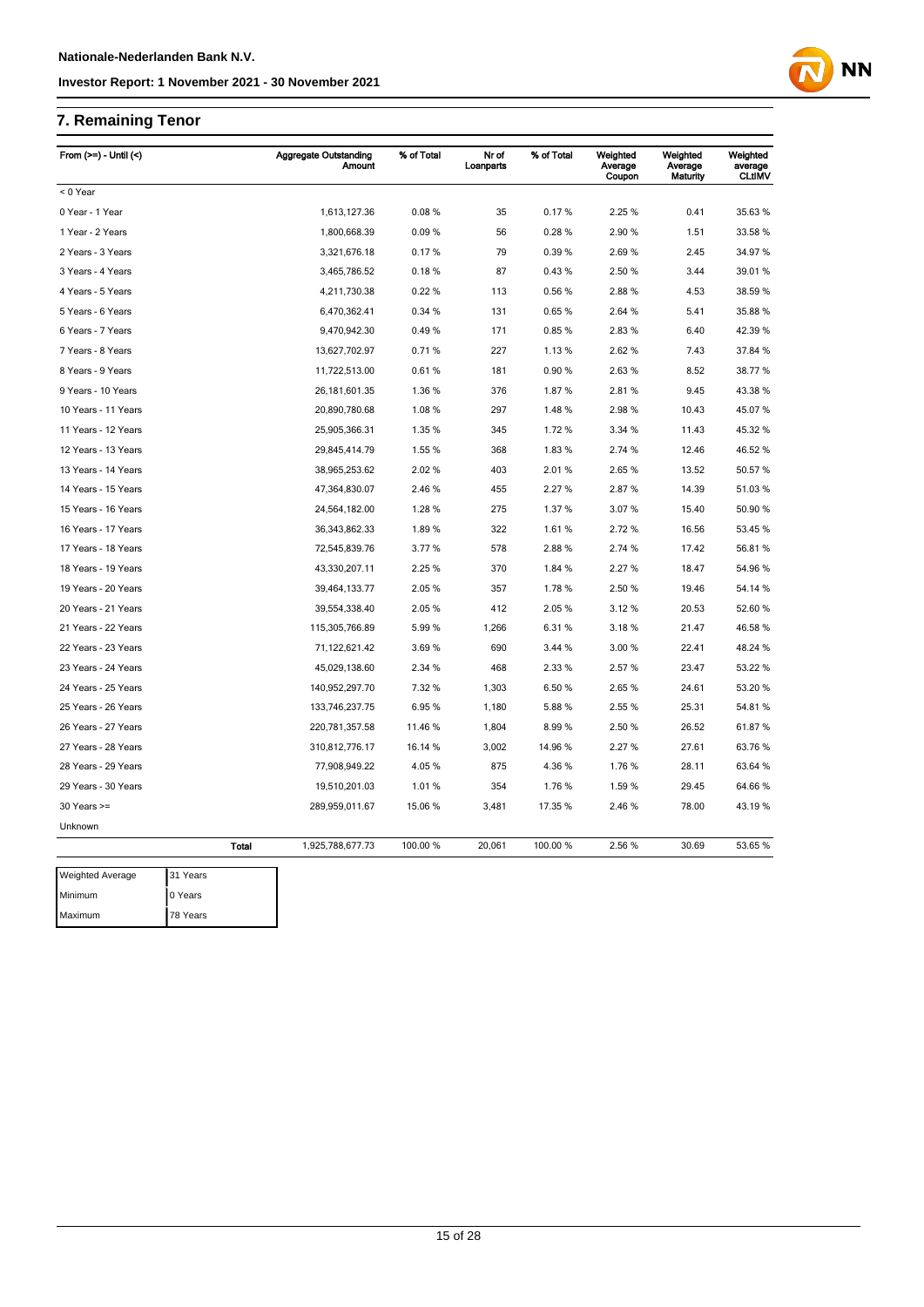# **8. Current Loan to Original Market Value**

| From $(>)$ - Until $(<=)$ |              | <b>Aggregate Outstanding</b><br><b>Amount</b> | % of Total | Nr of Loans | % of Total | Weighted<br>Average<br>Coupon | Weighted<br>Average<br>Maturity | Weighted<br>average<br><b>CLtIMV</b> |
|---------------------------|--------------|-----------------------------------------------|------------|-------------|------------|-------------------------------|---------------------------------|--------------------------------------|
| <b>NHG</b>                |              | 510,383,734.36                                | 26.50 %    | 3,146       | 36.32 %    | 2.47%                         | 27.17                           | 54.89%                               |
| $= 10%$                   |              | 760,270.78                                    | 0.04%      | 16          | 0.18%      | 1.81%                         | 46.08                           | 4.57%                                |
| 10 % - 20 %               |              | 6,048,110.55                                  | 0.31%      | 87          | 1.00 %     | 2.54 %                        | 49.13                           | 9.94 %                               |
| 20 % - 30 %               |              | 18,037,219.36                                 | 0.94 %     | 192         | 2.22 %     | 2.45%                         | 43.80                           | 17.03 %                              |
| 30 % - 40 %               |              | 36,273,250.90                                 | 1.88%      | 301         | 3.47%      | 2.60%                         | 43.26                           | 23.19%                               |
| 40 % - 50 %               |              | 77,934,283.00                                 | 4.05%      | 463         | 5.35%      | 2.57%                         | 40.56                           | 31.22 %                              |
| 50 % - 60 %               |              | 109,944,405.97                                | 5.71%      | 537         | 6.20%      | 2.59%                         | 37.80                           | 38.62%                               |
| 60 % - 70 %               |              | 205,497,067.89                                | 10.67%     | 812         | 9.37%      | 2.59%                         | 32.59                           | 46.07%                               |
| 70 % - 80 %               |              | 290,731,754.46                                | 15.10%     | 1,034       | 11.94 %    | 2.61%                         | 32.16                           | 52.97 %                              |
| 80 % - 90 %               |              | 362,555,511.13                                | 18.83%     | 1,156       | 13.35 %    | 2.62%                         | 28.78                           | 60.28%                               |
| 90 % - 100 %              |              | 307,417,069.33                                | 15.96 %    | 917         | 10.59%     | 2.59%                         | 28.45                           | 67.28%                               |
| 100 % - 110 %             |              |                                               |            |             |            |                               |                                 |                                      |
| 110 % - 120 %             |              | 206,000.00                                    | 0.01%      | 1           | 0.01%      | 2.90%                         | 17.17                           | 71.14 %                              |
| 120 % - 130 %             |              |                                               |            |             |            |                               |                                 |                                      |
| 130 % - 140 %             |              |                                               |            |             |            |                               |                                 |                                      |
| 140 % - 150 %             |              |                                               |            |             |            |                               |                                 |                                      |
| 150% >                    |              |                                               |            |             |            |                               |                                 |                                      |
| Unknown                   |              |                                               |            |             |            |                               |                                 |                                      |
|                           | <b>Total</b> | 1,925,788,677.73                              | 100.00 %   | 8,662       | 100.00%    | 2.56%                         | 30.69                           | 53.65 %                              |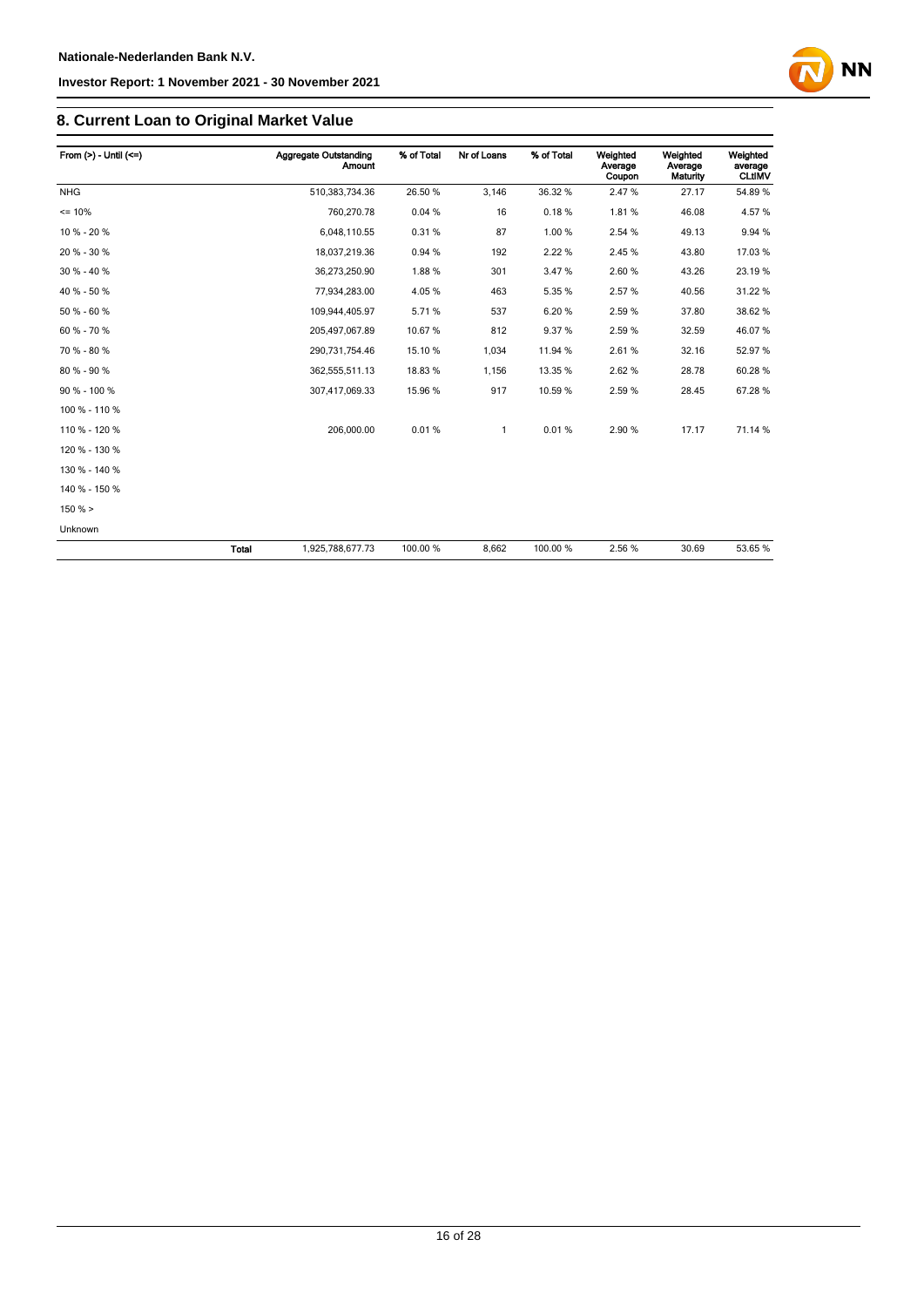### **9. Current Loan To Indexed Market Value**

| From $(>) -$ Until $(<=)$ |              | Aggregate Outstanding<br>Amount | % of Total | Nr of Loans    | % of Total | Weighted<br>Average<br>Coupon | Weighted<br>Average<br><b>Maturity</b> | Weighted<br>average<br><b>CLtIMV</b> |
|---------------------------|--------------|---------------------------------|------------|----------------|------------|-------------------------------|----------------------------------------|--------------------------------------|
| <b>NHG</b>                |              | 510,383,734.36                  | 26.50 %    | 3,146          | 36.32 %    | 2.47%                         | 27.17                                  | 54.89%                               |
| $= 10 \%$                 |              | 5,767,737.13                    | 0.30%      | 89             | 1.03%      | 2.40%                         | 56.86                                  | 7.69%                                |
| 10 % - 20 %               |              | 30,921,178.52                   | 1.61%      | 341            | 3.94 %     | 2.49%                         | 52.12                                  | 15.68 %                              |
| 20 % - 30 %               |              | 76,186,006.24                   | 3.96 %     | 537            | 6.20%      | 2.61%                         | 40.56                                  | 25.61%                               |
| 30 % - 40 %               |              | 154,237,645.23                  | 8.01%      | 764            | 8.82%      | 2.64 %                        | 37.75                                  | 35.62 %                              |
| 40 % - 50 %               |              | 261,334,724.15                  | 13.57 %    | 1,002          | 11.57%     | 2.67%                         | 33.97                                  | 45.51 %                              |
| 50 % - 60 %               |              | 379,039,004.02                  | 19.68 %    | 1,280          | 14.78%     | 2.62%                         | 30.35                                  | 55.05 %                              |
| 60 % - 70 %               |              | 341,595,135.52                  | 17.74 %    | 1,029          | 11.88%     | 2.61%                         | 27.76                                  | 64.75%                               |
| 70 % - 80 %               |              | 148,582,337.54                  | 7.72%      | 430            | 4.96%      | 2.39%                         | 27.05                                  | 73.79 %                              |
| 80 % - 90 %               |              | 16,256,220.51                   | 0.84 %     | 40             | 0.46%      | 2.42%                         | 28.54                                  | 83.51 %                              |
| 90 % - 100 %              |              | 1,484,954.51                    | 0.08%      | $\overline{4}$ | 0.05%      | 1.99%                         | 26.71                                  | 92.16%                               |
| 100 % - 110 %             |              |                                 |            |                |            |                               |                                        |                                      |
| 110 % - 120 %             |              |                                 |            |                |            |                               |                                        |                                      |
| 120 % - 130 %             |              |                                 |            |                |            |                               |                                        |                                      |
| 130 % - 140 %             |              |                                 |            |                |            |                               |                                        |                                      |
| 140 % - 150 %             |              |                                 |            |                |            |                               |                                        |                                      |
| 150%                      |              |                                 |            |                |            |                               |                                        |                                      |
| Unknown                   |              |                                 |            |                |            |                               |                                        |                                      |
|                           | <b>Total</b> | 1,925,788,677.73                | 100.00 %   | 8,662          | 100.00 %   | 2.56 %                        | 30.69                                  | 53.65 %                              |

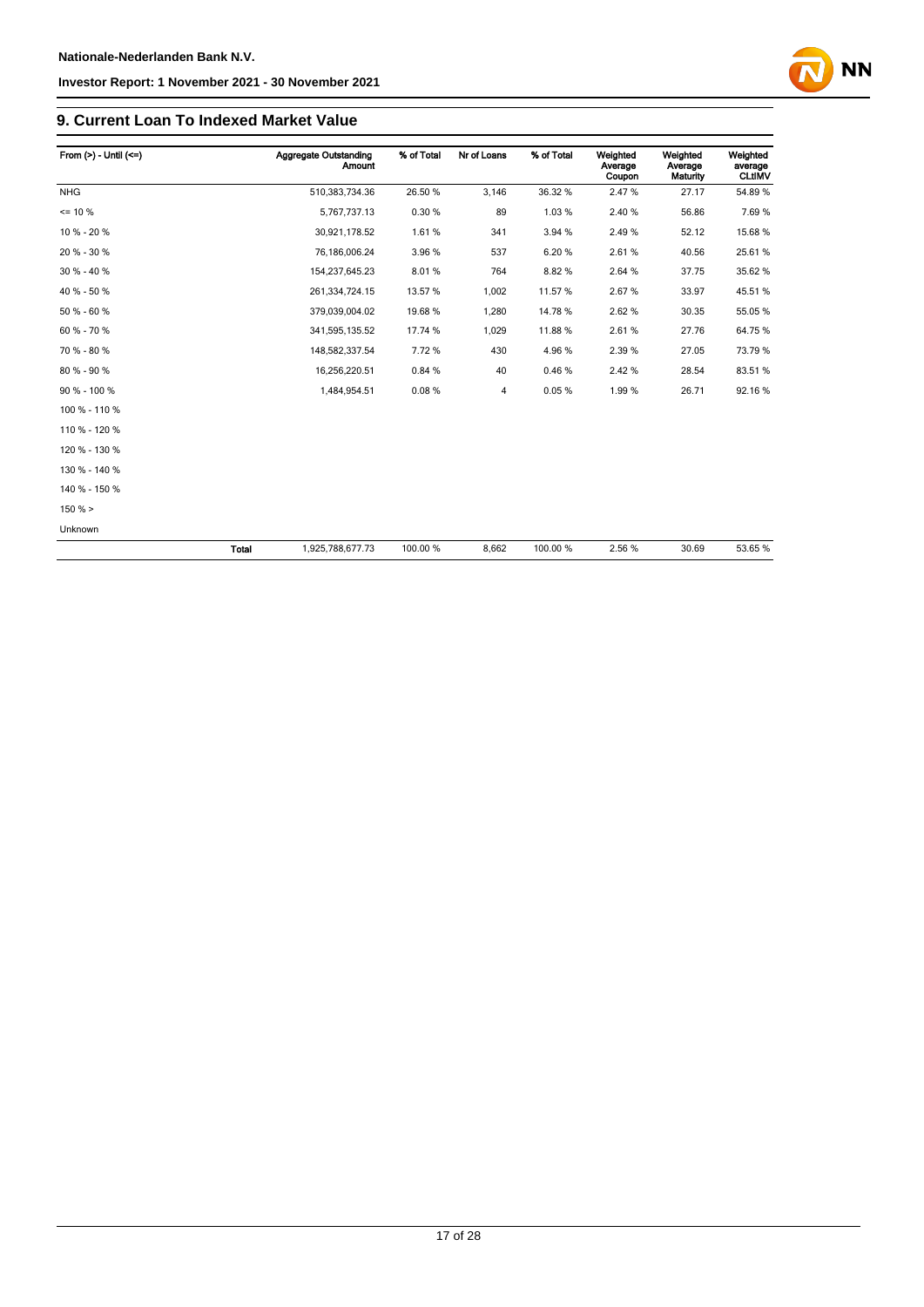

# **10. Loanpart Coupon (interest rate bucket)**

| From $(>) -$ Until $(<=)$ |       | <b>Aggregate Outstanding</b><br><b>Amount</b> | % of Total | Nr of<br>Loanparts | % of Total | Weighted<br>Average<br>Coupon | Weighted<br>Average<br>Maturity | Weighted<br>average<br><b>CLtIMV</b> |
|---------------------------|-------|-----------------------------------------------|------------|--------------------|------------|-------------------------------|---------------------------------|--------------------------------------|
| $= 0.5 \%$                |       |                                               |            |                    |            |                               |                                 |                                      |
| $0.5 % - 1.0 %$           |       | 4,073,729.15                                  | 0.21%      | 59                 | 0.29%      | 0.93%                         | 32.09                           | 44.67%                               |
| $1.0 \% - 1.5 \%$         |       | 135,668,628.14                                | 7.04 %     | 1,758              | 8.76%      | 1.30 %                        | 35.72                           | 48.06%                               |
| $1.5% - 2.0%$             |       | 340.444.554.43                                | 17.68 %    | 3,765              | 18.77%     | 1.76%                         | 31.70                           | 56.36 %                              |
| $2.0 \% - 2.5 \%$         |       | 463,053,749.29                                | 24.04 %    | 4,820              | 24.03%     | 2.27%                         | 31.37                           | 55.67%                               |
| $2.5% - 3.0%$             |       | 630,955,588.22                                | 32.76 %    | 5,755              | 28.69%     | 2.76%                         | 29.88                           | 54.86 %                              |
| $3.0 \% - 3.5 \%$         |       | 160,726,051.50                                | 8.35%      | 1,596              | 7.96%      | 3.20%                         | 32.60                           | 51.83%                               |
| $3.5% - 4.0%$             |       | 52,616,235.69                                 | 2.73 %     | 561                | 2.80%      | 3.75 %                        | 29.63                           | 47.60 %                              |
| $4.0 \% - 4.5 \%$         |       | 57,422,115.69                                 | 2.98%      | 704                | 3.51%      | 4.18%                         | 24.86                           | 43.72%                               |
| $4.5% - 5.0%$             |       | 39,686,209.79                                 | 2.06%      | 525                | 2.62%      | 4.78%                         | 21.35                           | 46.67%                               |
| $5.0 % - 5.5 %$           |       | 30,660,416.68                                 | 1.59%      | 372                | 1.85%      | 5.26%                         | 21.43                           | 45.75 %                              |
| $5.5% - 6.0%$             |       | 7,723,203.71                                  | 0.40%      | 110                | 0.55%      | 5.75%                         | 19.06                           | 42.21%                               |
| $6.0 % - 6.5 %$           |       | 2,666,305.39                                  | 0.14%      | 35                 | 0.17%      | 6.23%                         | 27.84                           | 42.77%                               |
| $6.5% - 7.0%$             |       | 91,890.05                                     | 0.00%      | 1                  | 0.00%      | 6.55%                         | 78.00                           | 8.83%                                |
| 7.0%                      |       |                                               |            |                    |            |                               |                                 |                                      |
| Unknown                   |       |                                               |            |                    |            |                               |                                 |                                      |
|                           | Total | 1,925,788,677.73                              | 100.00 %   | 20,061             | 100.00%    | 2.56 %                        | 30.69                           | 53.65 %                              |

| <b>Weighted Average</b> | 2.6 % |
|-------------------------|-------|
| Minimum                 | 10.7% |
| Maximum                 | 6.6%  |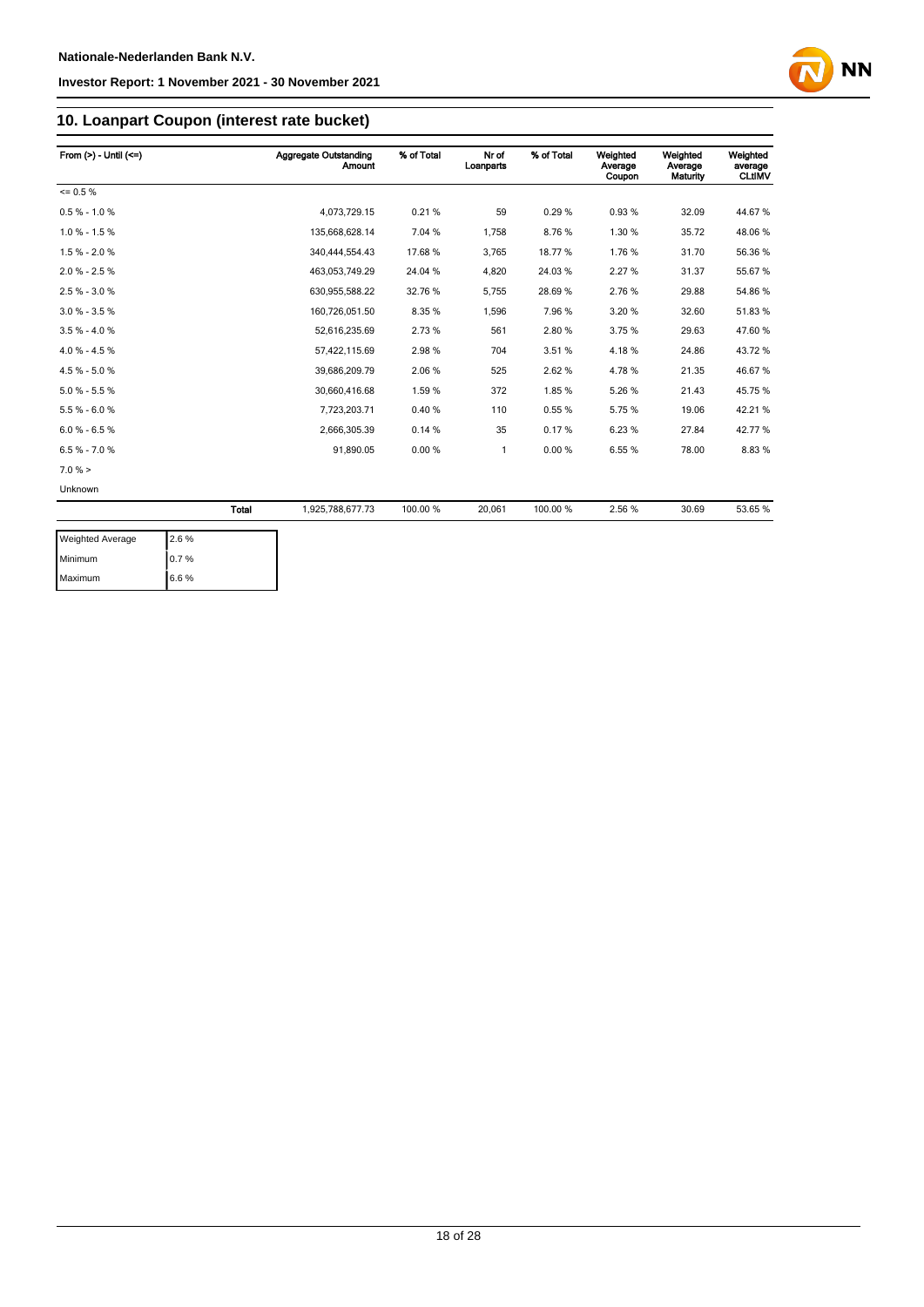# **11. Remaining Interest Rate Fixed Period**

| From $(>=)$ - Until $($     |              | <b>Aggregate Outstanding</b><br><b>Amount</b> | % of Total | Nr of<br>Loanparts | % of Total | Weighted<br>Average<br>Coupon | Weighted<br>Average<br>Maturity | Weighted<br>average<br><b>CLtIMV</b> |
|-----------------------------|--------------|-----------------------------------------------|------------|--------------------|------------|-------------------------------|---------------------------------|--------------------------------------|
| $<$ 1 year(s)               |              | 96,451,043.97                                 | 5.01%      | 1,231              | 6.14 %     | 2.36 %                        | 34.86                           | 46.60%                               |
| 1 year(s) - $2$ year(s)     |              | 65,698,054.87                                 | 3.41%      | 880                | 4.39%      | 3.65%                         | 23.93                           | 43.95 %                              |
| $2$ year(s) - $3$ year(s)   |              | 46,027,709.51                                 | 2.39 %     | 600                | 2.99%      | 3.53 %                        | 28.12                           | 43.88%                               |
| $3$ year(s) - 4 year(s)     |              | 38,656,271.30                                 | 2.01%      | 549                | 2.74 %     | 2.68%                         | 40.16                           | 41.51%                               |
| $4$ year(s) - $5$ year(s)   |              | 73,168,359.80                                 | 3.80%      | 914                | 4.56%      | 2.63%                         | 36.45                           | 46.93%                               |
| $5$ year(s) - 6 year(s)     |              | 62,390,766.71                                 | 3.24 %     | 777                | 3.87%      | 2.70%                         | 37.85                           | 46.34 %                              |
| $6$ year(s) - 7 year(s)     |              | 114,490,545.78                                | 5.95%      | 1,201              | 5.99%      | 2.33%                         | 30.24                           | 53.95 %                              |
| $7$ year(s) - 8 year(s)     |              | 185,321,279.80                                | 9.62%      | 1,769              | 8.82%      | 2.09%                         | 29.00                           | 57.93 %                              |
| $8$ year(s) - $9$ year(s)   |              | 82,080,597.72                                 | 4.26%      | 848                | 4.23%      | 2.11%                         | 37.74                           | 49.43%                               |
| $9$ year(s) - 10 year(s)    |              | 91,471,798.95                                 | 4.75%      | 1,050              | 5.23 %     | 2.25 %                        | 33.90                           | 48.97%                               |
| 10 year(s) - 11 year(s)     |              | 48,359,725.93                                 | 2.51%      | 566                | 2.82%      | 3.13%                         | 32.49                           | 47.58 %                              |
| 11 year(s) - $12$ year(s)   |              | 26,705,943.13                                 | 1.39%      | 329                | 1.64 %     | 3.55 %                        | 24.78                           | 49.51 %                              |
| 12 year(s) - 13 year(s)     |              | 35,290,592.94                                 | 1.83%      | 375                | 1.87%      | 2.69%                         | 22.98                           | 55.67 %                              |
| 13 year(s) - $14$ year(s)   |              | 39,106,249.89                                 | 2.03%      | 396                | 1.97%      | 2.62%                         | 29.84                           | 49.23 %                              |
| 14 year(s) - 15 year(s)     |              | 141,202,542.49                                | 7.33 %     | 1,282              | 6.39%      | 2.88%                         | 27.52                           | 51.88%                               |
| 15 year(s) - 16 year(s)     |              | 112,808,576.76                                | 5.86%      | 1,008              | 5.02%      | 2.88%                         | 29.46                           | 53.91 %                              |
| 16 year(s) - 17 year(s)     |              | 169,989,784.28                                | 8.83%      | 1,446              | 7.21%      | 2.76%                         | 28.74                           | 59.76 %                              |
| 17 year(s) - 18 year(s)     |              | 279,938,385.72                                | 14.54 %    | 2,662              | 13.27 %    | 2.44 %                        | 27.90                           | 61.73%                               |
| 18 year(s) - 19 year(s)     |              | 103, 167, 490. 23                             | 5.36%      | 1,054              | 5.25 %     | 2.17%                         | 34.18                           | 54.64 %                              |
| 19 year(s) - 20 year(s)     |              | 65,110,474.08                                 | 3.38 %     | 635                | 3.17%      | 2.08%                         | 35.83                           | 56.24 %                              |
| $20$ year(s) - $21$ year(s) |              | 40,192.89                                     | 0.00%      | 1                  | 0.00%      | 2.84 %                        | 20.83                           | 21.86%                               |
| 21 year(s) - 22 year(s)     |              | 1,333,156.30                                  | 0.07%      | 16                 | 0.08%      | 2.59%                         | 21.65                           | 49.98 %                              |
| 22 year(s) - 23 year(s)     |              | 1,600,964.84                                  | 0.08%      | 18                 | 0.09%      | 2.68%                         | 22.55                           | 43.11 %                              |
| $23$ year(s) - $24$ year(s) |              | 820,687.25                                    | 0.04%      | 11                 | 0.05%      | 2.86%                         | 24.20                           | 55.63%                               |
| 24 year(s) - 25 year(s)     |              | 6,675,145.47                                  | 0.35%      | 60                 | 0.30%      | 2.53%                         | 24.80                           | 54.23 %                              |
| $25$ year(s) - $26$ year(s) |              | 6,364,668.69                                  | 0.33%      | 52                 | 0.26%      | 2.60%                         | 25.27                           | 51.63%                               |
| 26 year(s) - 27 year(s)     |              | 9,327,283.66                                  | 0.48%      | 56                 | 0.28%      | 2.60%                         | 26.49                           | 62.06%                               |
| $27$ year(s) - $28$ year(s) |              | 17,387,695.79                                 | 0.90%      | 182                | 0.91%      | 2.56 %                        | 27.45                           | 65.22 %                              |
| $28$ year(s) - $29$ year(s) |              | 1,921,011.99                                  | 0.10%      | 36                 | 0.18%      | 2.01%                         | 25.61                           | 60.83%                               |
| 29 year(s) - 30 year(s)     |              | 2,881,676.99                                  | 0.15%      | 57                 | 0.28%      | 1.91%                         | 33.93                           | 63.24 %                              |
| $30$ year(s) $>=$           |              |                                               |            |                    |            |                               |                                 |                                      |
|                             | <b>Total</b> | 1,925,788,677.73                              | 100.00 %   | 20,061             | 100.00%    | 2.56%                         | 30.69                           | 53.65 %                              |

| <b>Weighted Average</b> | 12 $year(s)$ |
|-------------------------|--------------|
| Minimum                 | year(s)      |
| Maximum                 | $30$ year(s) |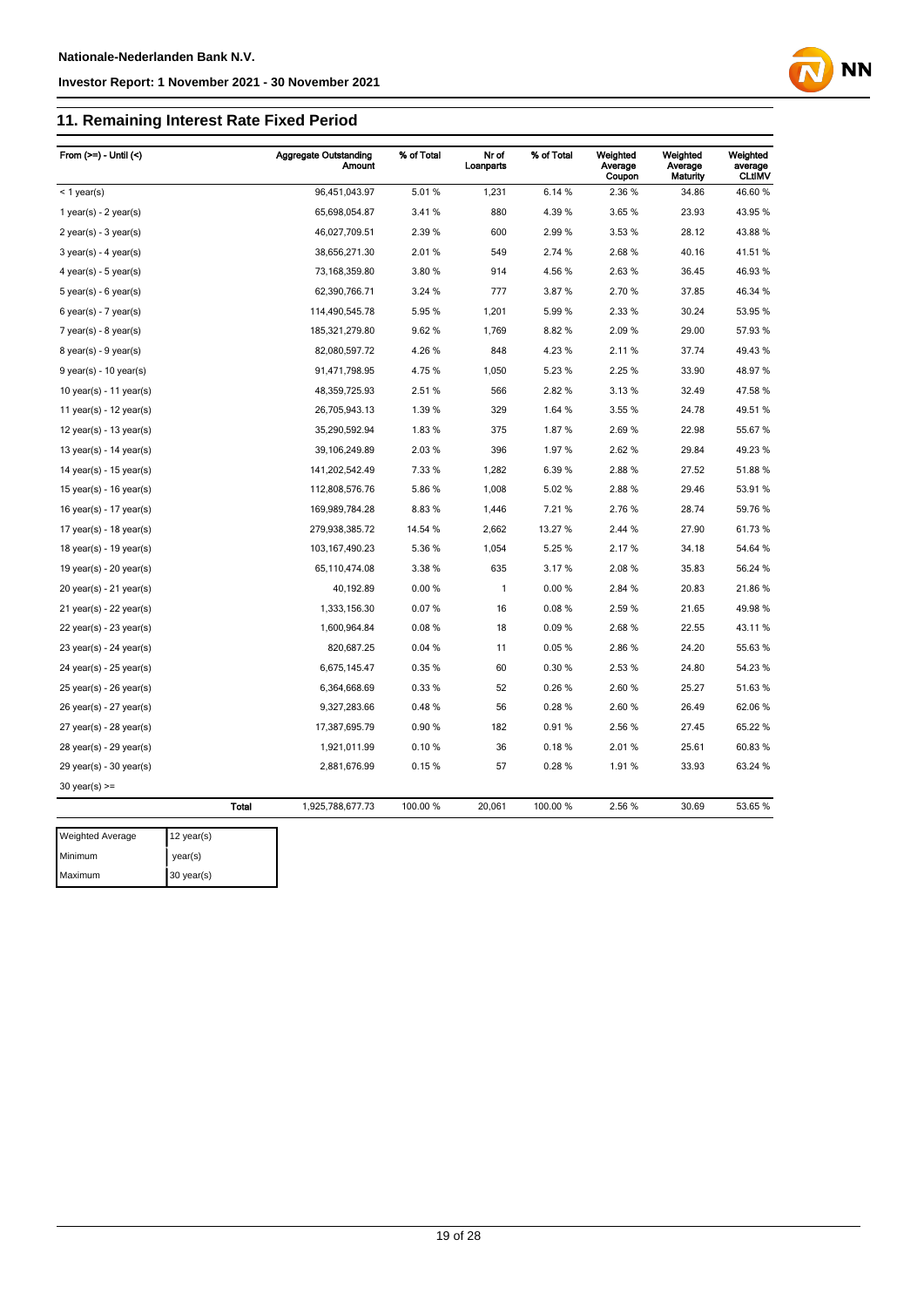# **12. Interest Payment Type**

|                |              | <b>Aggregate Outstanding</b><br>Amount | % of Total | Nr of<br>Loanparts | % of Total | Weighted<br>Average<br>Coupon | Weighted<br>Average<br>Maturity | Weighted<br>average<br><b>CLtIMV</b> |
|----------------|--------------|----------------------------------------|------------|--------------------|------------|-------------------------------|---------------------------------|--------------------------------------|
| Fixed          |              | 1,918,050,780.66                       | 99.60 %    | 19.870             | 99.05 %    | 2.57%                         | 30.71                           | 53.67 %                              |
| Floating       |              | 7.737.897.07                           | 0.40%      | 191                | 0.95%      | 1.51 %                        | 26.77                           | 49.64 %                              |
| <b>Unknown</b> |              |                                        |            |                    |            |                               |                                 |                                      |
|                | <b>Total</b> | 1.925.788.677.73                       | 100.00 %   | 20.061             | 100.00 %   | 2.56 %                        | 30.69                           | 53.65 %                              |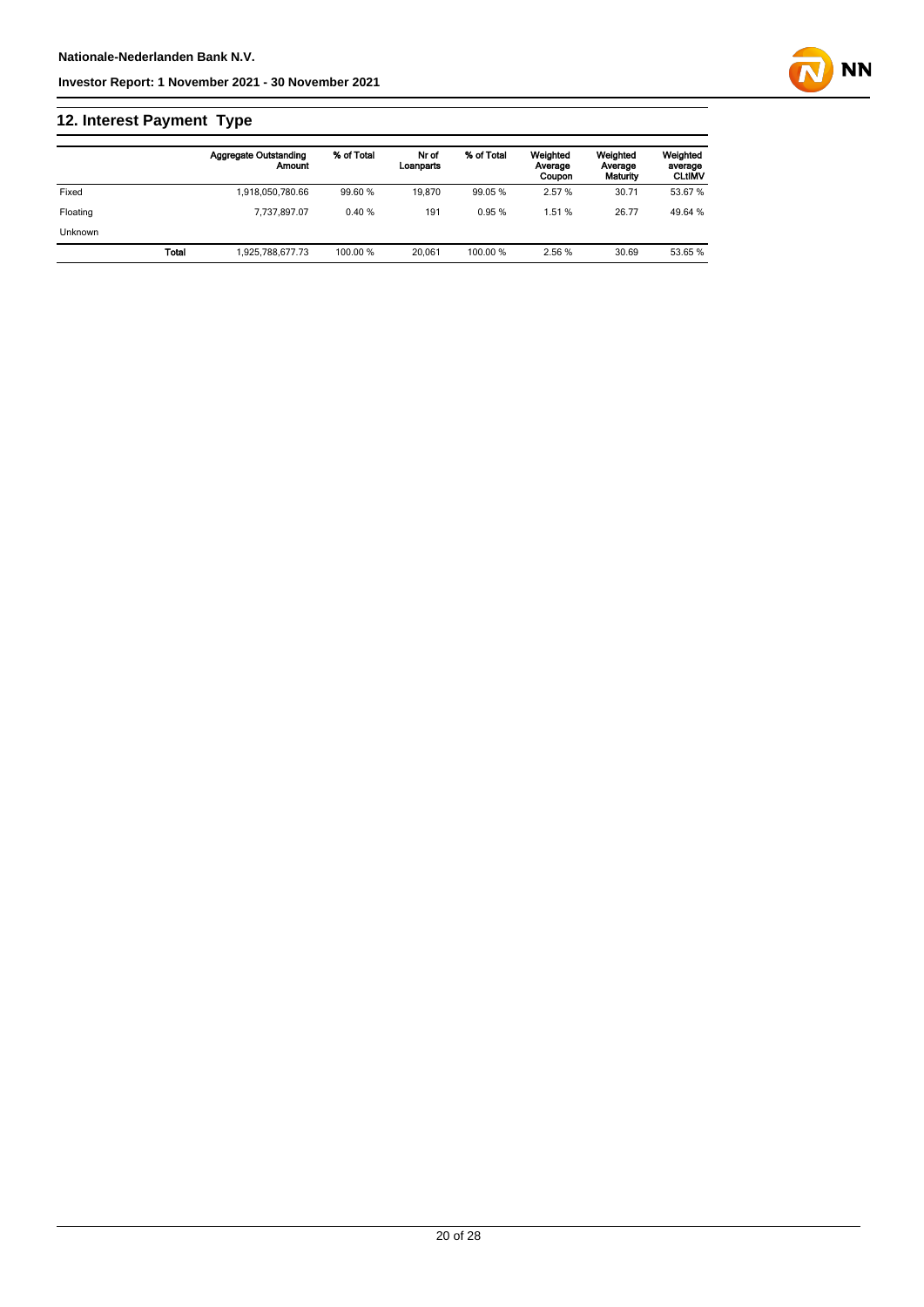

# **13. Property Description**

| <b>Description</b> |              | <b>Aggregate Outstanding</b><br>Amount | % of Total | Nr of<br><b>Borrowers</b> | % of Total | Weighted<br>Average<br>Coupon | Weighted<br>Average<br>Maturity | Weighted<br>average<br><b>CLtIMV</b> |
|--------------------|--------------|----------------------------------------|------------|---------------------------|------------|-------------------------------|---------------------------------|--------------------------------------|
| Flat / Apartment   |              | 201,410,929.34                         | 10.46 %    | 1.101                     | 12.71 %    | 2.34 %                        | 31.53                           | 53.29 %                              |
| House              |              | 1.711.179.345.25                       | 88.86 %    | 7.511                     | 86.71%     | 2.59 %                        | 30.55                           | 53.74 %                              |
| Shop/House         |              | 13.198.403.14                          | 0.69%      | 50                        | 0.58%      | 2.47 %                        | 36.06                           | 48.42 %                              |
|                    | <b>Total</b> | 1.925.788.677.73                       | 100.00 %   | 8.662                     | 100.00%    | 2.56 %                        | 30.69                           | 53.65 %                              |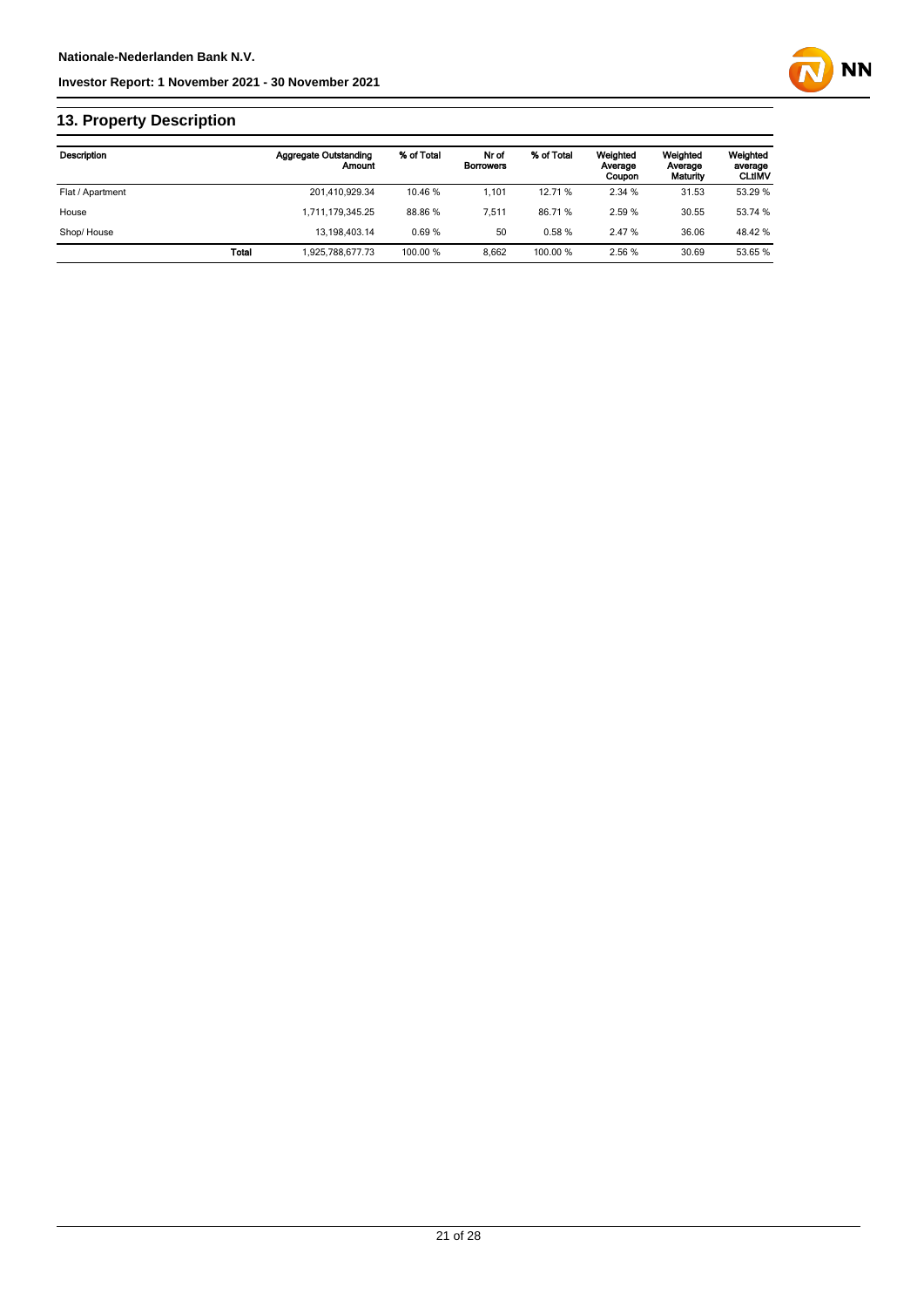

# **14. Geographical Distribution (by province)**

| Province      |       | <b>Aggregate Outstanding</b><br>Amount | % of Total | Nr of<br><b>Borrowers</b> | % of Total | Weighted<br>Average<br>Coupon | Weighted<br>Average<br>Maturity | Weighted<br>average<br><b>CLtIMV</b> |
|---------------|-------|----------------------------------------|------------|---------------------------|------------|-------------------------------|---------------------------------|--------------------------------------|
| Drenthe       |       | 44,019,184.23                          | 2.29 %     | 231                       | 2.67%      | 2.56 %                        | 29.62                           | 54.67%                               |
| Utrecht       |       | 149,485,676.16                         | 7.76%      | 596                       | 6.88%      | 2.57%                         | 30.66                           | 50.72%                               |
| Zeeland       |       | 41,669,531.94                          | 2.16%      | 234                       | 2.70 %     | 2.71 %                        | 30.34                           | 52.52 %                              |
| Zuid-Holland  |       | 535,681,221.94                         | 27.82 %    | 2,376                     | 27.43%     | 2.56 %                        | 30.24                           | 53.69%                               |
| Flevoland     |       | 57,702,445.72                          | 3.00 %     | 278                       | 3.21%      | 2.50 %                        | 29.42                           | 53.59 %                              |
| Friesland     |       | 46,658,155.47                          | 2.42 %     | 242                       | 2.79%      | 2.48%                         | 32.76                           | 57.18 %                              |
| Gelderland    |       | 213,601,670.10                         | 11.09 %    | 939                       | 10.84 %    | 2.56 %                        | 29.75                           | 55.03 %                              |
| Groningen     |       | 51,955,399.02                          | 2.70 %     | 283                       | 3.27%      | 2.46%                         | 32.47                           | 55.26 %                              |
| Limburg       |       | 77,634,580.13                          | 4.03%      | 426                       | 4.92%      | 2.62%                         | 30.43                           | 56.50 %                              |
| Noord-Brabant |       | 293,952,863.39                         | 15.26 %    | 1,295                     | 14.95 %    | 2.61%                         | 30.25                           | 55.46 %                              |
| Noord-Holland |       | 307,657,537.80                         | 15.98 %    | 1,230                     | 14.20%     | 2.55 %                        | 31.98                           | 49.85%                               |
| Overijssel    |       | 105,770,411.83                         | 5.49%      | 532                       | 6.14%      | 2.51%                         | 32.03                           | 56.47 %                              |
| Unspecified   |       |                                        |            |                           |            |                               |                                 |                                      |
|               | Total | 1,925,788,677.73                       | 100.00 %   | 8,662                     | 100.00 %   | 2.56%                         | 30.69                           | 53.65 %                              |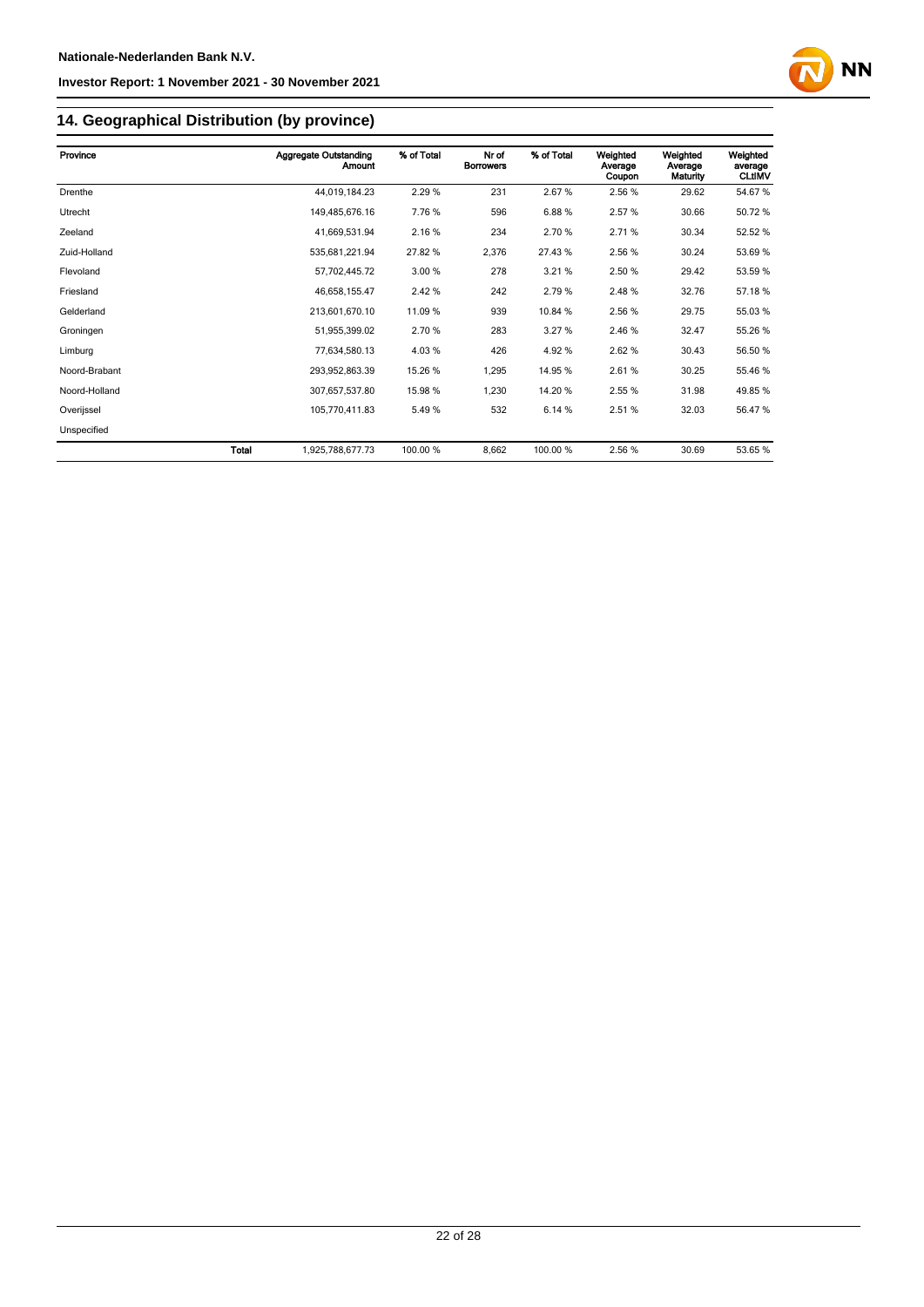

# **15. Occupancy**

| Description    |       | Aggregate Outstanding<br>Amount | % of Total | Nr of<br><b>Borrowers</b> | % of Total | Weighted<br>Average<br>Coupon | Weighted<br>Average<br>Maturity | Weighted<br>average<br><b>CLtIMV</b> |
|----------------|-------|---------------------------------|------------|---------------------------|------------|-------------------------------|---------------------------------|--------------------------------------|
| Owner Occupied |       | 1,925,788,677.73                | 100.00 %   | 8.662                     | 100.00 %   | 2.56 %                        | 30.69                           | 53.65 %                              |
| Buy-to-let     |       |                                 |            |                           |            |                               |                                 |                                      |
| <b>Unknown</b> |       |                                 |            |                           |            |                               |                                 |                                      |
|                | Total | 1,925,788,677.73                | 100.00 %   | 8.662                     | 100.00 %   | 2.56 %                        | 30.69                           | 53.65 %                              |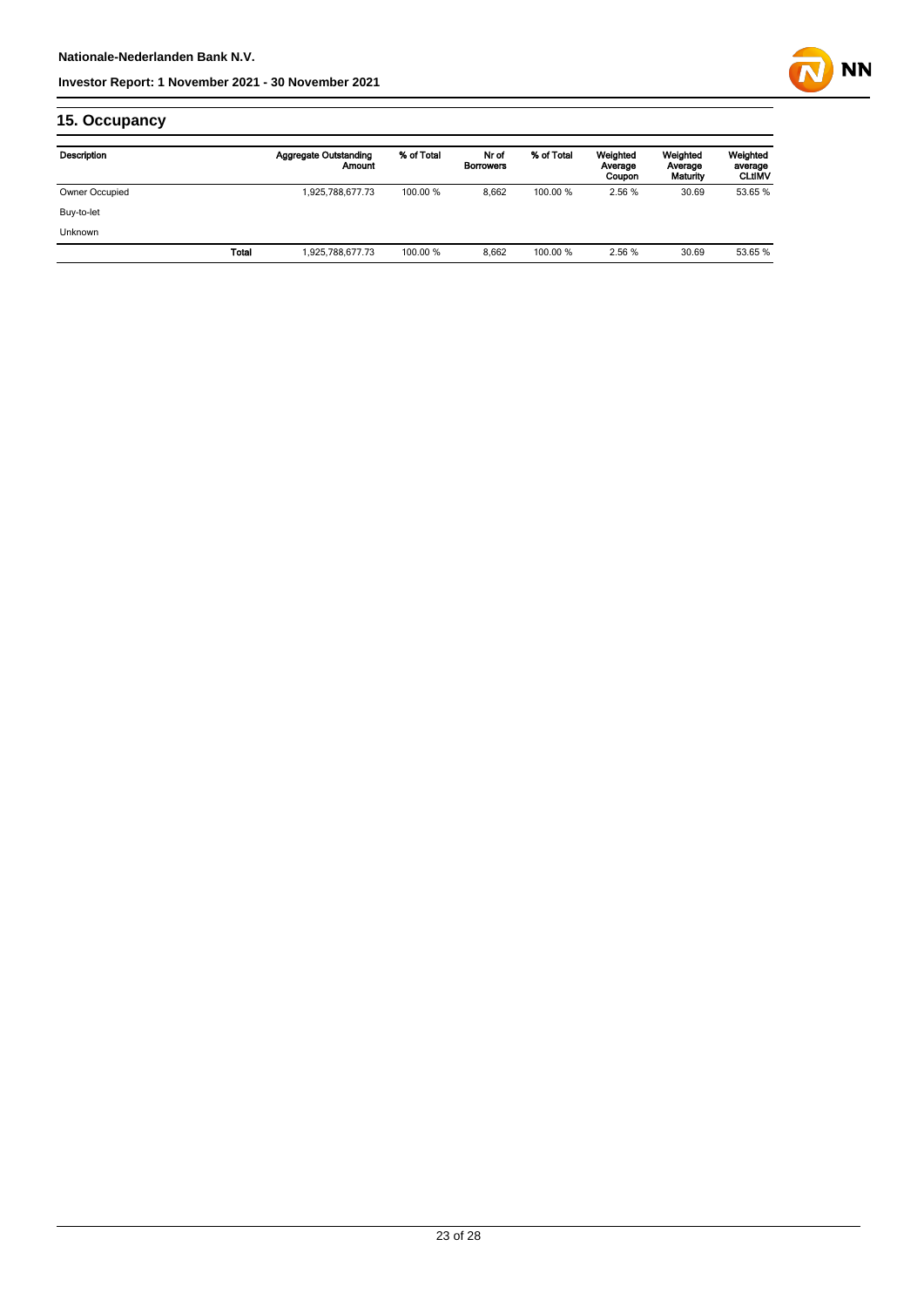

# **16. Loanpart Payment Frequency**

| Description  | <b>Aggregate Outstanding</b><br>Amount | % of Total | Nr of<br>Loanparts | % of Total | Weighted<br>Average<br>Coupon | Weighted<br>Average<br>Maturity | Weighted<br>average<br><b>CLUMV</b> |
|--------------|----------------------------------------|------------|--------------------|------------|-------------------------------|---------------------------------|-------------------------------------|
| Half-yearly  |                                        |            |                    |            |                               |                                 |                                     |
| Yearly       |                                        |            |                    |            |                               |                                 |                                     |
| Quarterly    |                                        |            |                    |            |                               |                                 |                                     |
| Monthly      | 1,925,788,677.73                       | 100.00 %   | 20.061             | 100.00 %   | 2.56 %                        | 30.69                           | 53.65 %                             |
| Unknown      |                                        |            |                    |            |                               |                                 |                                     |
| <b>Total</b> | 1,925,788,677.73                       | 100.00 %   | 20,061             | 100.00 %   | 2.56 %                        | 30.69                           | 53.65 %                             |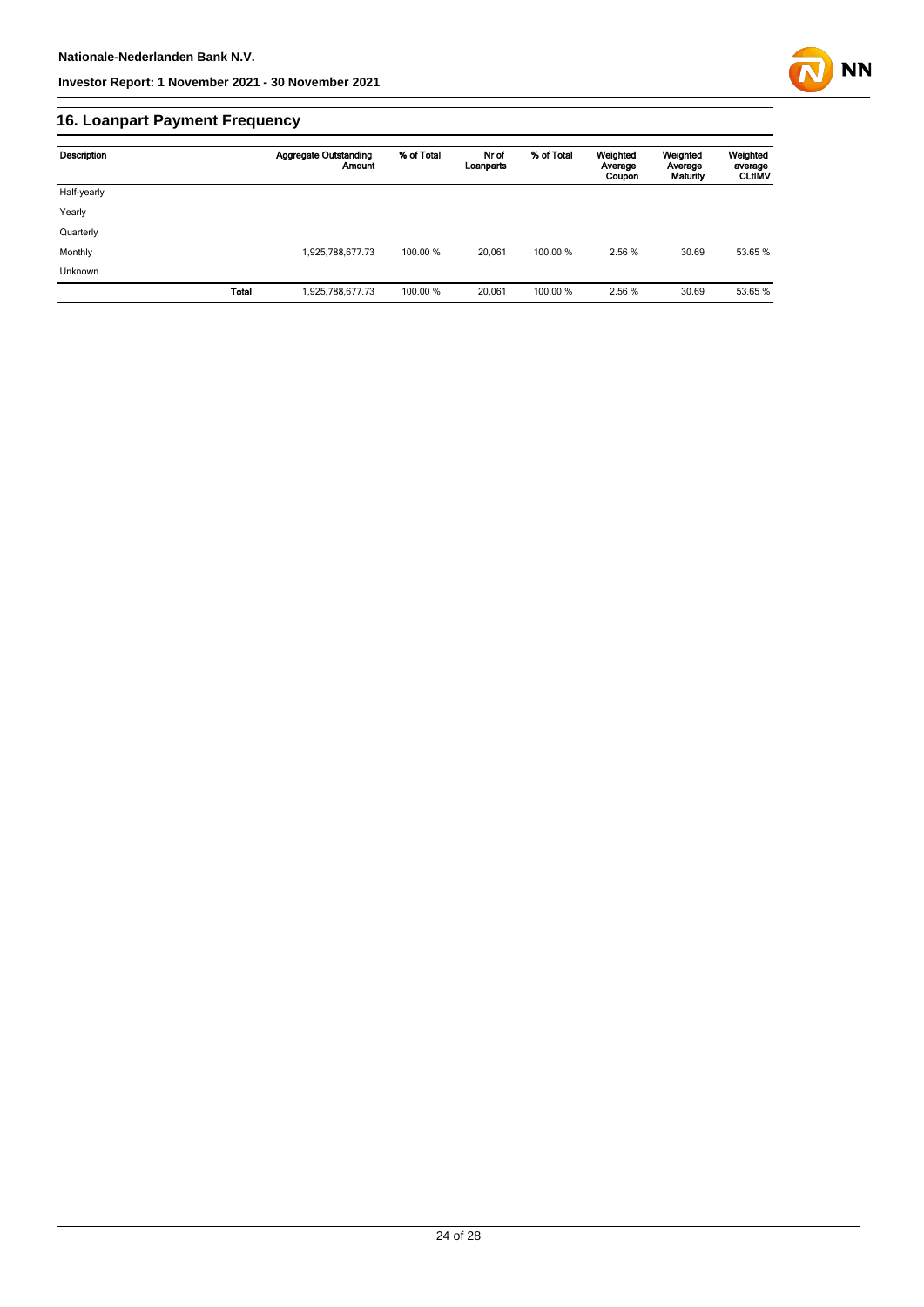

|                      |       | <b>Aggregate Outstanding</b><br>Amount | % of Total | Nr of Loans | % of Total | Weighted<br>Average<br>Coupon | Weighted<br>Average<br>Maturity | Weighted<br>average<br><b>CLtIMV</b> |
|----------------------|-------|----------------------------------------|------------|-------------|------------|-------------------------------|---------------------------------|--------------------------------------|
| <b>NHG Guarantee</b> |       | 510.383.734.36                         | 26.50 %    | 3.146       | 36.32 %    | 2.47 %                        | 27.17                           | 54.89 %                              |
| Non-NHG Guarantee    |       | 1.415.404.943.37                       | 73.50 %    | 5.516       | 63.68%     | 2.60%                         | 31.96                           | 53.21 %                              |
| <b>Unknown</b>       |       |                                        |            |             |            |                               |                                 |                                      |
|                      | Total | 1.925.788.677.73                       | 100.00 %   | 8.662       | 100.00 %   | 2.56 %                        | 30.69                           | 53.65 %                              |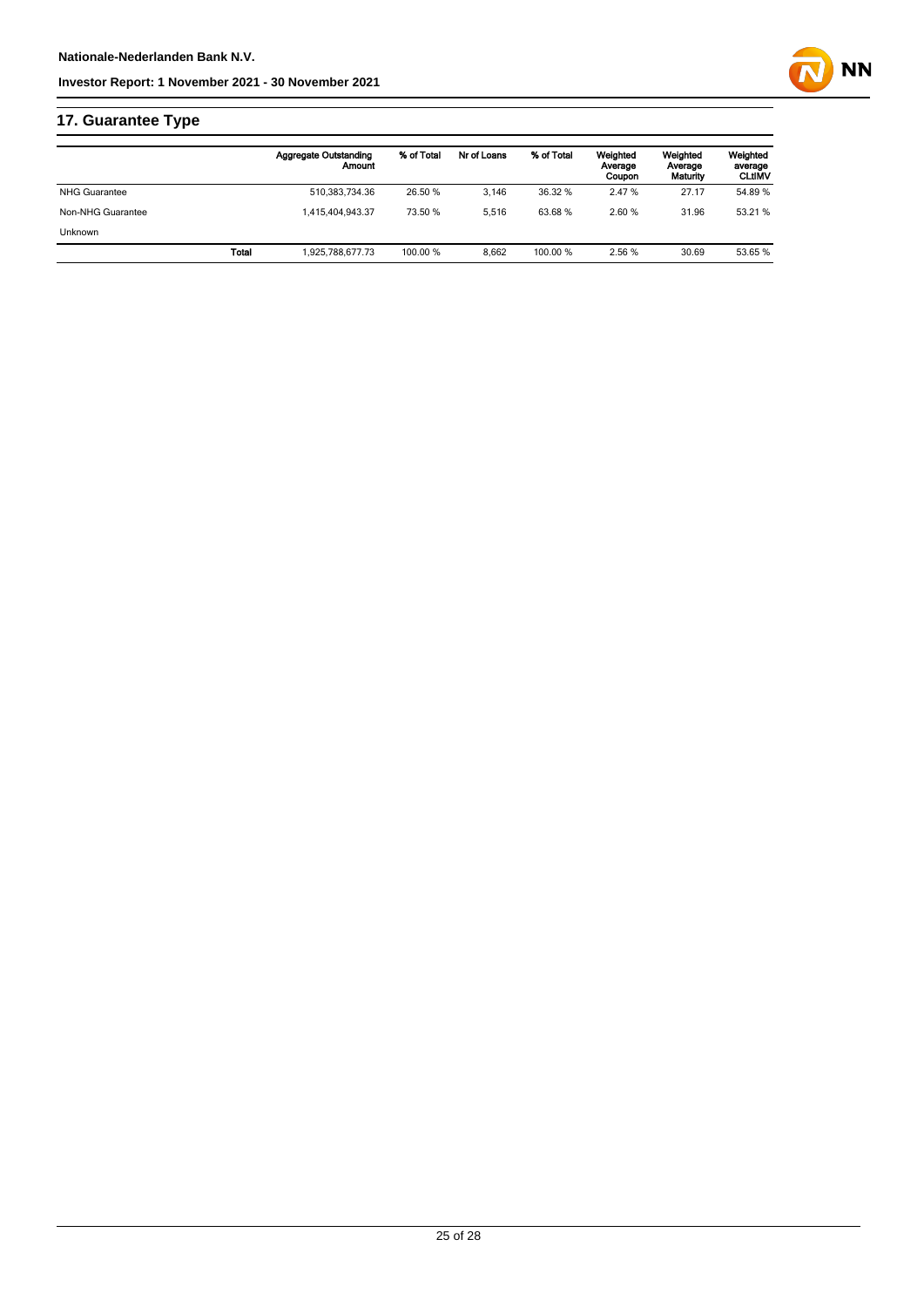### **Glossary**



| Term                                                | <b>Definition / Calculation</b>                                                                                                                                                                                                                                                                                                                                                                                                                                                                                                                                                                                                                                                                                                                             |
|-----------------------------------------------------|-------------------------------------------------------------------------------------------------------------------------------------------------------------------------------------------------------------------------------------------------------------------------------------------------------------------------------------------------------------------------------------------------------------------------------------------------------------------------------------------------------------------------------------------------------------------------------------------------------------------------------------------------------------------------------------------------------------------------------------------------------------|
| Α                                                   | Min (a, b), where (a) is the sum of the Adjusted Current Balances and (b) is the sum of the Asset Percentage of Current Balance -/-<br>a (alfa) of all Mortgage Receivables;                                                                                                                                                                                                                                                                                                                                                                                                                                                                                                                                                                                |
| ACT                                                 | Asset Cover Test;                                                                                                                                                                                                                                                                                                                                                                                                                                                                                                                                                                                                                                                                                                                                           |
| <b>Adjusted Current Balance</b>                     | The "Adjusted Current Balance" of a Mortgage Receivable is the lower of: (i) the Current Balance of such Mortgage Receivable<br>minus a (alfa); and (ii) the LTV Cut-Off Percentage of the Indexed Valuation relating to such Mortgage Receivable, minus ß (bèta);                                                                                                                                                                                                                                                                                                                                                                                                                                                                                          |
| Asset Percentage                                    | 96.5% or such other percentage figure as is determined from time to time in accordance with the Asset Monitoring Agreement;                                                                                                                                                                                                                                                                                                                                                                                                                                                                                                                                                                                                                                 |
| Assumed Mortgage Interest Rate                      | The expected mortgage interest rate to be offered by the Servicer (acting on behalf of the CBC) in relation to Mortgage Loans<br>which have an interest rate reset, which interest rate will be notified by the Servicer to the CBC and the Rating Agency from time to<br>time;                                                                                                                                                                                                                                                                                                                                                                                                                                                                             |
| <b>Available Liquidity Buffer</b>                   | means available liquid assets on reserved accounts of the CBC, plus interest payments and principal repayments from the<br>underlying assets (including derivatives) to which the CBC is contractually entitled for the following six (6) months period                                                                                                                                                                                                                                                                                                                                                                                                                                                                                                     |
| в                                                   | means the aggregate amount of all Principal Receipts on the Mortgage Receivables up to the end of the immediately preceding<br>calendar month which have not been applied in accordance with the Trust Deed;                                                                                                                                                                                                                                                                                                                                                                                                                                                                                                                                                |
| <b>Base Prospectus</b>                              | The base prospectus dated 18 June 2020 relating to the issue of soft bullet covered bonds, including any supplement and base<br>prospectus updates thereafter;                                                                                                                                                                                                                                                                                                                                                                                                                                                                                                                                                                                              |
| С                                                   | means the amounts standing to the credit of the Reserve Account;                                                                                                                                                                                                                                                                                                                                                                                                                                                                                                                                                                                                                                                                                            |
| <b>Calculation Date</b>                             | The date falling two (2) Business Days before each CBC Payment Date. The "relevant" Calculation Date in respect of any<br>Calculation Period will be the first Calculation Date falling after the end of that period and the "relevant" Calculation Date in respect<br>of any CBC Payment Date will be the last Calculation Date prior to that CBC Payment Date;                                                                                                                                                                                                                                                                                                                                                                                            |
| <b>CBC Account Bank</b>                             | BNG Bank N.V. in its capacity as CBC Account Bank under the CBC Account Agreement or its successor;                                                                                                                                                                                                                                                                                                                                                                                                                                                                                                                                                                                                                                                         |
| <b>Closing Date</b>                                 | 18 June 2020                                                                                                                                                                                                                                                                                                                                                                                                                                                                                                                                                                                                                                                                                                                                                |
| <b>Construction Deposit</b>                         | In relation to a Mortgage Loan, that part of the Mortgage Loan which the relevant Borrower requested to be disbursed into a<br>blocked account held in his name with the relevant Originator, the proceeds of which can only be applied towards construction of,<br>or improvements to, the relevant Mortgaged Asset;                                                                                                                                                                                                                                                                                                                                                                                                                                       |
| <b>Credit Rating</b>                                | An assessment of the credit worthiness of the notes or counterparties, assigned by the Rating Agency;                                                                                                                                                                                                                                                                                                                                                                                                                                                                                                                                                                                                                                                       |
| <b>Current Balance</b>                              | In relation to an Eligible Receivable at any date, the Net Outstanding Principal Amount, excluding Accrued Interest and Arrears of<br>Interest;                                                                                                                                                                                                                                                                                                                                                                                                                                                                                                                                                                                                             |
| Current Loan to Indexed Market Value (CLTIMV)       | Current Balance divided by the Indexed Valuation;                                                                                                                                                                                                                                                                                                                                                                                                                                                                                                                                                                                                                                                                                                           |
| Current Loan to Original Market Value (CLTOMV)      | Current Balance divided by the Original Market Value;                                                                                                                                                                                                                                                                                                                                                                                                                                                                                                                                                                                                                                                                                                       |
| Cut-off date                                        | The last day of the month immediately preceding the date on which the Investor Report is published;                                                                                                                                                                                                                                                                                                                                                                                                                                                                                                                                                                                                                                                         |
| D                                                   | means the aggregate outstanding principal balance of all Transferred Collateral in Substitution Assets;                                                                                                                                                                                                                                                                                                                                                                                                                                                                                                                                                                                                                                                     |
| Eligible Collateral                                 | Euro denominated cash and/or Substitution Assets;                                                                                                                                                                                                                                                                                                                                                                                                                                                                                                                                                                                                                                                                                                           |
| Index                                               | The index of increases or decreases, as the case may be, of house prices issued by the Dutch land registry (kadaster) in relation to<br>residential properties in the Netherlands;                                                                                                                                                                                                                                                                                                                                                                                                                                                                                                                                                                          |
| Indexed Valuation (with respect to ACT calculation) | In relation to any Mortgaged Asset at any date: (a) where the Original Market Value of that Mortgaged Asset is equal to or greater<br>than the Price Indexed Valuation as at that date, the Price Indexed Valuation; or (b) where the Original Market Value of that<br>Mortgaged Asset is less than the Price Indexed Valuation as at that date, the Original Market Value plus 90% (or, if a different<br>percentage is required or sufficient from time to time for the Covered Bonds to qualify as "covered bonds" as defined in the Capital<br>Requirements Directive and the Issuer wishes to apply such different percentage, then such different percentage) of the difference<br>between the Price Indexed Valuation and the Original Market Value; |
| Interest Rate Fixed Period                          | Period for which the current interest rate on the Mortgage Receivable remains unchanged;                                                                                                                                                                                                                                                                                                                                                                                                                                                                                                                                                                                                                                                                    |
| <b>Interest Rate Swap</b>                           | An interest rate swap transaction that forms part of an Interest Swap Agreement.                                                                                                                                                                                                                                                                                                                                                                                                                                                                                                                                                                                                                                                                            |
| Interest Reserve Required Amount                    | means an amount equal to (A) the positive difference, if any, between (i) the aggregate amount of Scheduled Interest for all Series<br>outstanding and (ii) the aggregate amount of interest to be received under the Transferred Assets up to the relevant final maturity<br>date taking into account their respective contractual amortisation profile less in respect of each Savings Mortgage Receivable<br>which is subject to a Participation, an amount equal to the net amount received or recovered multiplied by the applicable<br>Participation Fraction;                                                                                                                                                                                        |
| <b>IRS</b>                                          | Interest Rate Swap;                                                                                                                                                                                                                                                                                                                                                                                                                                                                                                                                                                                                                                                                                                                                         |
| <b>Issuer</b>                                       | Nationale-Nederlanden Bank N.V., a public company with limited liability (naamloze vennootschap) organised under the laws of the<br>Netherlands and established in The Hague, the Netherlands;                                                                                                                                                                                                                                                                                                                                                                                                                                                                                                                                                              |
| L                                                   | For each Mortgage Receivable its Current Balance minus the LTV Cut-Off Percentage of its Indexed Valuation provided that if the<br>result is negative, L shall be zero and if the result exceeds $\alpha$ (alpha), L shall equal $\alpha$ (alpha);                                                                                                                                                                                                                                                                                                                                                                                                                                                                                                          |
| Legally Required Minimum OC                         | Means the minimum level of overcollateralization of 5% or such other percentage as may be required from time to time by the CB<br>Regulations. This means that the total outstanding balance of the cover assets in the pool must be 105% of the total amount of<br>outstanding covered bonds (both excluding accrued interest);                                                                                                                                                                                                                                                                                                                                                                                                                            |
| Loan Part(s)                                        | One or more of the loan parts (leningdelen) of which a Mortgage Loan consists;                                                                                                                                                                                                                                                                                                                                                                                                                                                                                                                                                                                                                                                                              |
| LTV Cut-Off indexed valuation %                     | 80 % for all Mortgage Receivables or such other percentage as may be notified to the Rating Agency from time to time in respect of<br>the relevant Mortgage Receivables, or such lower percentage as is (a) required from time to time for Covered Bonds to qualify as<br>covered bonds as defined in the Capital Requirements Directive or (b) otherwise determined from time to time in accordance with<br>the Asset Monitoring Agreement;                                                                                                                                                                                                                                                                                                                |
| Mandatory Liquidity Required Amount                 | means the higher of (i) zero and (ii) an amount equal to the amount which is at such time required to be maintained by the CBC to<br>ensure compliance with article 40g of the Decree after taking into account any certain amounts standing to the credit of the CBC<br>Account and the Reserve Account as permitted to be taken into account pursuant to article 40g of the Decree and any other<br>amounts (whether held or generated and) permitted to be taken into account pursuant to article 40g of the Decree, (in each case all<br>as calculated on each relevant Calculation Date for the relevant period prescribed by article 40g of the Decree);                                                                                              |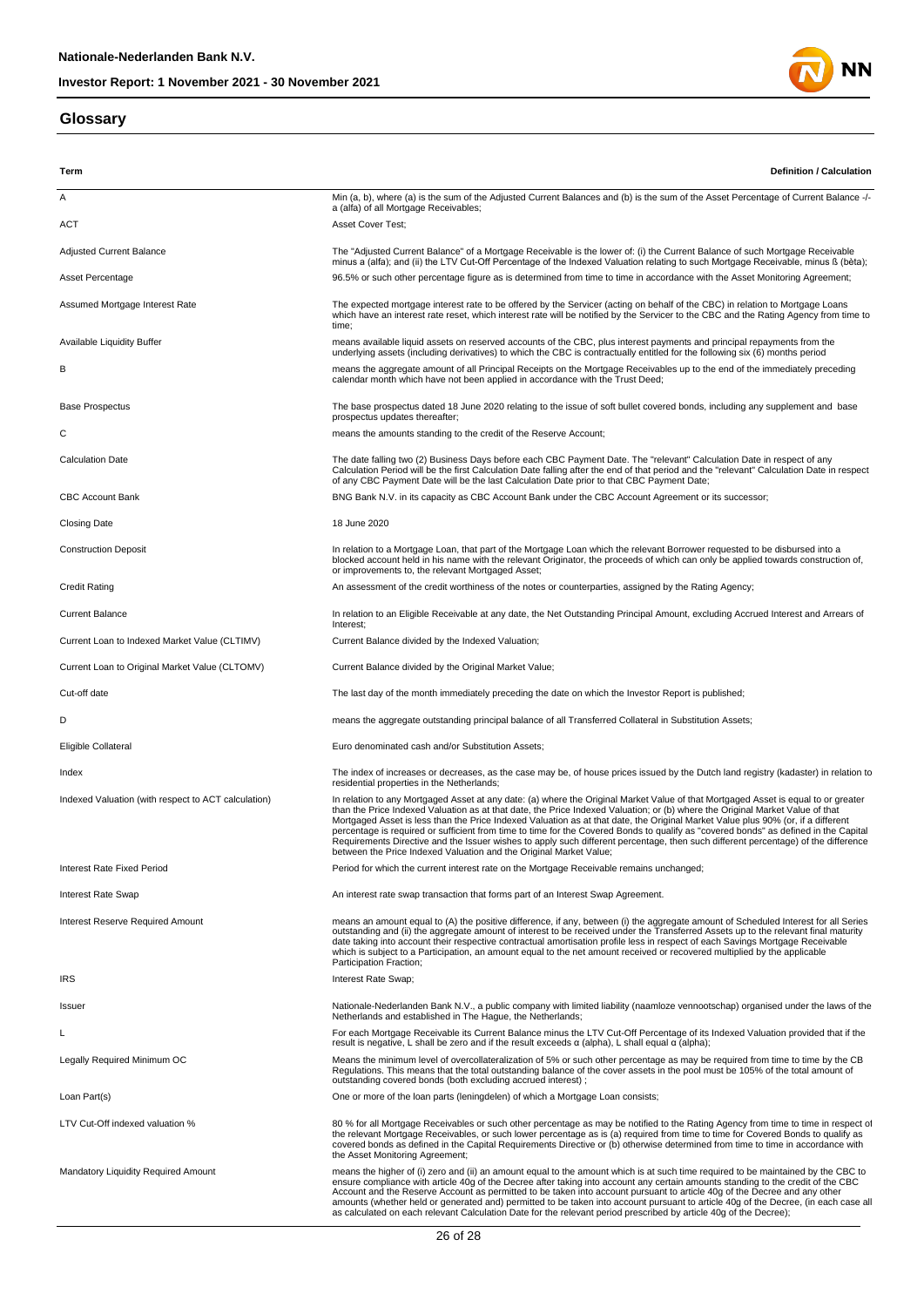

| Term                             | <b>Definition / Calculation</b>                                                                                                                                                                                                                                                                                                                                                                                                                                                                                                                                                                                                                                                                                                                                                                                                                                                                                                                              |
|----------------------------------|--------------------------------------------------------------------------------------------------------------------------------------------------------------------------------------------------------------------------------------------------------------------------------------------------------------------------------------------------------------------------------------------------------------------------------------------------------------------------------------------------------------------------------------------------------------------------------------------------------------------------------------------------------------------------------------------------------------------------------------------------------------------------------------------------------------------------------------------------------------------------------------------------------------------------------------------------------------|
| <b>Maturity Date</b>             | In respect of a Series of Covered Bonds, the date on which the Covered Bonds of such Series are expected to be redeemed at<br>their Principal Amount Outstanding in accordance with the Conditions, as specified in the relevant Final Terms, which date falls no<br>more than 47 years after the Issue Date of such Series.                                                                                                                                                                                                                                                                                                                                                                                                                                                                                                                                                                                                                                 |
| Net Outstanding Principal Amount | In relation to a Mortgage Receivable, at any date, the Outstanding Principal Amount of the relevant Mortgage Loan less (A) if it is a<br>Savings Mortgage Loan or a Savings Investment Mortgage Loan subject to an Insurance Savings Participation, an amount equal to<br>the Insurance Savings Participation on such date and (B) if it is a Bank Savings Mortgage Loan subject to a Bank Savings<br>Participation, an amount equal to the Bank Savings Participation on such date;                                                                                                                                                                                                                                                                                                                                                                                                                                                                         |
| <b>NHG</b>                       | Nationale Hypotheek Garantie: guarantees (""borgtochten"") issued by Stichting Waarborgfonds Eigen Woningen under the terms<br>and conditions of the Nationale Hypotheek Garantie, as amended from time to time;                                                                                                                                                                                                                                                                                                                                                                                                                                                                                                                                                                                                                                                                                                                                             |
| NHG Loan                         | A Mortgage Loan that has the benefit of an NHG guarantee;                                                                                                                                                                                                                                                                                                                                                                                                                                                                                                                                                                                                                                                                                                                                                                                                                                                                                                    |
| Nominal OC                       | The Net Outstanding Principal Amount of all Mortgage Receivables, excluding any Defaulted Receivables, plus (b) the Collateral<br>Market Value of all Transferred Collateral in the form of Substitution Assets plus (c) the cash standing to the credit of the CBC<br>Transaction Account(s), excluding Swap Collateral minus the aggregate Principal Amount Outstanding of the Covered Bonds at the<br>end of such calendar month divided by the aggregate Principal Amount Outstanding of the Covered Bonds at the end of such<br>calendar month;                                                                                                                                                                                                                                                                                                                                                                                                         |
| Non NHG Loan                     | A Mortgage Loan that does not have the benefit of an NHG Guarantee;                                                                                                                                                                                                                                                                                                                                                                                                                                                                                                                                                                                                                                                                                                                                                                                                                                                                                          |
| Occupancy                        | The way the Mortgaged Asset is used (e.g. owner occupied);                                                                                                                                                                                                                                                                                                                                                                                                                                                                                                                                                                                                                                                                                                                                                                                                                                                                                                   |
| Original Market Value            | In relation to any Mortgaged Asset the market value (marktwaarde) given to that Mortgaged Asset by the most recent valuation<br>addressed to the Transferor that transferred the relevant Mortgage Receivable to the CBC or, as applicable, the foreclosure value<br>(executiewaarde) given to that Mortgaged Asset by the most recent valuation addressed to the Transferor that transferred the<br>relevant Mortgage Receivable to the CBC, divided by 0.90 or such other factor as required from time to time by the applicable rules<br>and regulations or any internal requirement of the Transferor in relation thereto;                                                                                                                                                                                                                                                                                                                               |
| Originator                       | Nationale-Nederlanden Levensverzekering Maatschappij N.V. or Nationale-Nederlanden Bank N.V.                                                                                                                                                                                                                                                                                                                                                                                                                                                                                                                                                                                                                                                                                                                                                                                                                                                                 |
| Outstanding Principal Amount     | In respect of a Relevant Mortgage Receivable, on any date the (then remaining) aggregate principal sum ("hoofdsom") due by the<br>relevant Borrower under the relevant Mortgage Loan, including any Further Advance Receivable transferred to the CBC and, after<br>foreclosure of the Relevant Mortgage Receivable resulting in a loss being realised, zero;                                                                                                                                                                                                                                                                                                                                                                                                                                                                                                                                                                                                |
| Participation Fraction           | means interest and fees and other amounts received by the CBC in respect of the Mortgage Receivables, other than Principal<br>Receipts and less in respect of each Savings Mortgage Receivable which is subject to a Participation, an amount equal to the net<br>amount received or recovered multiplied by the Participation divided by the Outstanding Principal Amount of such Savings<br>Mortgage Receivable;                                                                                                                                                                                                                                                                                                                                                                                                                                                                                                                                           |
| Performing Loans                 | Mortgage Loans which are current and therefore do not show any arrears;                                                                                                                                                                                                                                                                                                                                                                                                                                                                                                                                                                                                                                                                                                                                                                                                                                                                                      |
| Price Indexed Valuation          | In relation to any property at any date means the Original Market Value of that property increased or decreased as appropriate by<br>the increase or decrease in the Index since the date of the Original Market Value;                                                                                                                                                                                                                                                                                                                                                                                                                                                                                                                                                                                                                                                                                                                                      |
| Rating Agency                    | Standard & Poors Credit Market Services Europe Limited;                                                                                                                                                                                                                                                                                                                                                                                                                                                                                                                                                                                                                                                                                                                                                                                                                                                                                                      |
| Remaining Tenor                  | The time in years from the end of the reporting period to the maturity date of a Mortgage Loan;                                                                                                                                                                                                                                                                                                                                                                                                                                                                                                                                                                                                                                                                                                                                                                                                                                                              |
| Reserve Account Required Amount  | means (a) until the occurrence of a Reserve Account Trigger Event: an amount equal to the Mandatory Liquidity Required Amount<br>and (b) following the occurrence of a Reserve Account Trigger Event: an amount equal to the higher of (i) the Mandatory Liquidity<br>Required Amount and (ii) the Reserve Trigger Required Amount;                                                                                                                                                                                                                                                                                                                                                                                                                                                                                                                                                                                                                          |
| Reserve Trigger Required Amount  | means an amount equal to (a) the aggregate for all Series of the aggregate Scheduled Interest for each such Series due in the next<br>three following CBC Payment Periods (to the extent that no Swap has been entered into in relation to any Series) plus (b) the<br>anticipated aggregate amount payable in the next three following CBC Payment Periods in respect of the items referred to in<br>paragraphs (a) up to and including (d) of the CBC Priority of Payments, as calculated on each relevant Calculation Date;                                                                                                                                                                                                                                                                                                                                                                                                                               |
| Seasoning                        | Number of years since the origination of the Mortgage Loan Parts to the end of the Reporting Period;                                                                                                                                                                                                                                                                                                                                                                                                                                                                                                                                                                                                                                                                                                                                                                                                                                                         |
| Series                           | A Tranche of Covered Bonds together with any further Tranche or Tranches of Covered Bonds expressed to be consolidated and<br>form a single series with the Covered Bonds of the original Tranche and the terms of which are identical (save for the Issue Date<br>and/or the Interest Commencement Date but including as to whether or not the Covered Bonds are listed);                                                                                                                                                                                                                                                                                                                                                                                                                                                                                                                                                                                   |
| Set-Off                          | Claim that corresponds to a debt to the same borrower, which is not covered by the DGS;                                                                                                                                                                                                                                                                                                                                                                                                                                                                                                                                                                                                                                                                                                                                                                                                                                                                      |
| <b>Substitution Assets</b>       | means the classes of assets denominated in euro from time to time eligible under the CRR and/or the Wft to collateralise covered<br>bonds including (on the date of this Base Prospectus) and subject to certain limitations:(a) exposures to or quaranteed by central<br>governments, central banks or international organisations in accordance with article 129(1)(a) CRR;(b) exposures to or quaranteed<br>by public sector entities, regional governments or local authorities in accordance with article 129(1)(b) CRR;(c) exposures to<br>institutions in accordance with article 129(1)(c) CRR; and (d) exposures for which DNB has waived the application of article 129(1)<br>(c) CRR in accordance with article 129(1) CRR third paragraph, which assets on an aggregate basis are subject to a limit of 20 per<br>cent., or such other percentage as required under the Wft, of the aggregate Principal Amount Outstanding of the Covered Bonds; |
| <b>Transferred Collateral</b>    | means any Eligible Collateral transferred or purported to be transferred to the CBC pursuant to the Guarantee Support Agreement,<br>to the extent not redeemed, retransferred, sold or otherwise disposed of by the CBC;                                                                                                                                                                                                                                                                                                                                                                                                                                                                                                                                                                                                                                                                                                                                     |
| Ζ                                | An amount equal to the Interest Cover Required Amount                                                                                                                                                                                                                                                                                                                                                                                                                                                                                                                                                                                                                                                                                                                                                                                                                                                                                                        |
| α (alfa)                         | Gross set-off as determined according to Asset Monitoring Agreement;                                                                                                                                                                                                                                                                                                                                                                                                                                                                                                                                                                                                                                                                                                                                                                                                                                                                                         |
| $\beta$ (beta)                   | For each Mortgage Receivable the lower of (i) the LTV Cut-Off percentage of its indexed valuation and (ii) a minus L                                                                                                                                                                                                                                                                                                                                                                                                                                                                                                                                                                                                                                                                                                                                                                                                                                         |